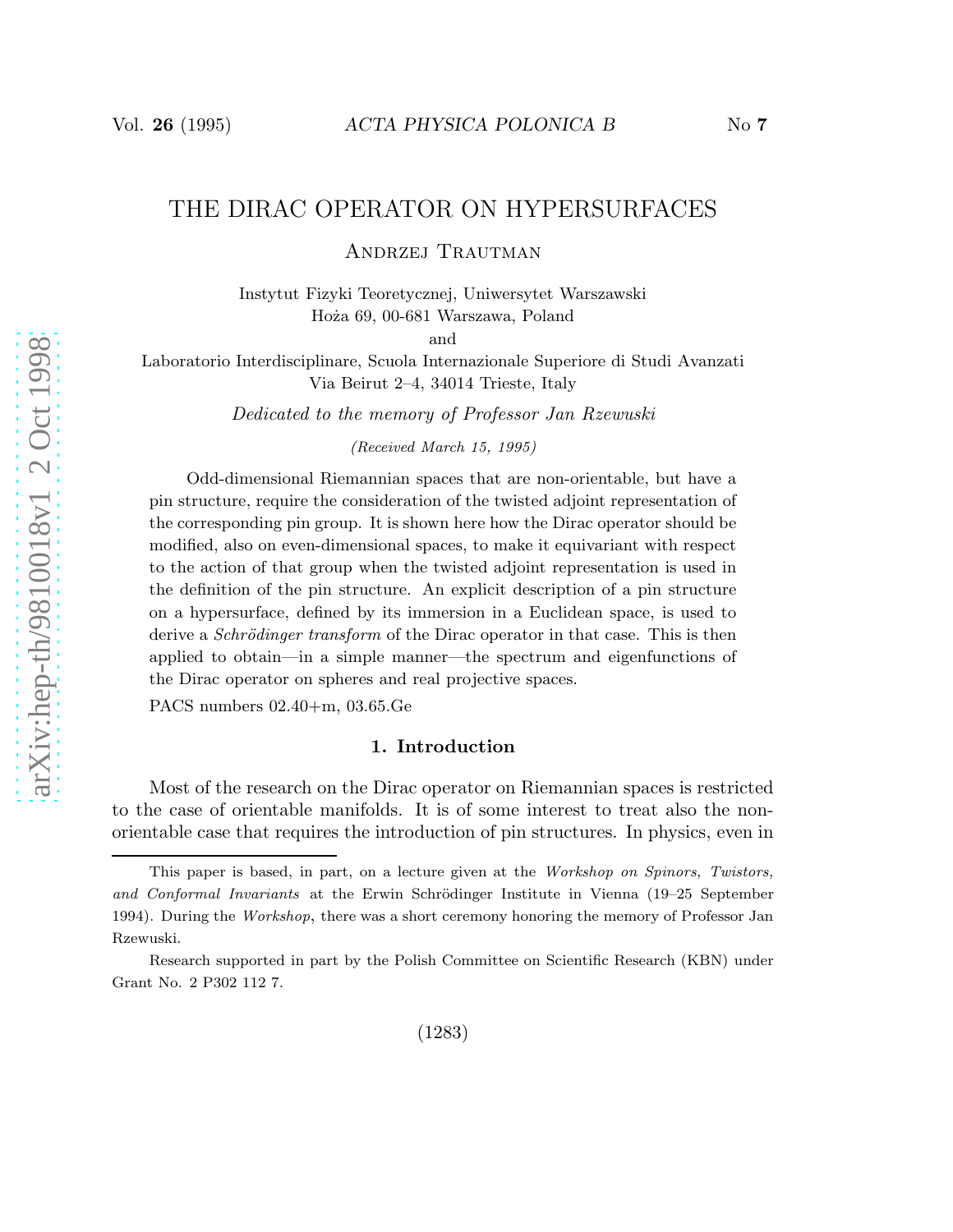the orientable case, one considers spinor fields transforming under space and time reflections, which are covered by elements of a suitable pin group. The generalization to the non-orientable case involves interesting subtleties. First of all, for a real vector space with a quadratic form of signature  $(k, l)$ , the Clifford construction yields two groups,  $\text{Pin}_{k,l}$  and  $\text{Pin}_{l,k}$ , which need not be isomorphic; see [1] and Sec. 3.1 for a precise statement. This fact is of interest also to physics [2]. There are non-orientable spaces with a metric tensor field of signature  $(k, l)$  admitting either a  $\text{Pin}_{k,l}$ -structure or a  $\text{Pin}_{l,k}$ -structure. If a space admits a  $\text{Spin}_{k,l}$ -structure, then it is orientable and admits both these structures. Real projective spaces and quadrics provide the simplest examples of such situations [3–5]. If the dimension  $k+l$  is even, then one can use either the adjoint or the twisted adjoint representation of  $\text{Pin}_{k,l}$ . If one uses the twisted adjoint representation, as one has to do when  $k + l$  is odd, then the classical Dirac operator (see, e.g., [6–8]) needs to be modified to make it equivariant with respect to the action of the pin group [5,9]. In this paper, the relation between the adjoint and the twisted adjoint representation of the pin group is considered in some detail (Section 3). In Section 4, the definition of spin and pin structures is illustrated on the example of spheres and real projective spaces. The form of the modified Dirac operator is recalled in Section 5. A canonical pin structure on a hypersurface immersed in a Euclidean space is described in Section 6 and shown to have a trivial associated bundle of 'Dirac' or 'Pauli' spinors . A convenient formula for the 'Schrödinger transform' of the modified Dirac operator on such hypersurfaces is derived in Section 7. As an illustration, the spectrum and the eigenfunctions of the Dirac operator on real projective spaces are found on the basis of the corresponding results for spheres (Section 8).

## 2. Notation and Preliminaries

This paper is a continuation of [5] and [9]; it uses the notation and terminology introduced there. To make the paper self-contained, some of the notation is summarized below.

# 2.1 Clifford algebras and pin groups

Throughout this paper, by an algebra I mean an associative algebra with a unit element. A homomorphism of algebras is understood to map one unit into another. A representation of an algebra is a homomorphism of the algebra into the algebra End  $S$  of all endomorphisms of a vector space  $S$ . If V is a finite-dimensional vector space, then  $V^*$  denotes its dual and the value  $f(v)$  of the 1-form  $f \in V^*$  on  $v \in V$  is often denoted by  $\langle v, f \rangle$ . If  $h : V \to W$  is a linear map (homomorphism of vector spaces), then its transpose  ${}^t h : W^* \to V^*$  is defined by  $\langle v, {}^t h(f) \rangle = \langle h(v), f \rangle$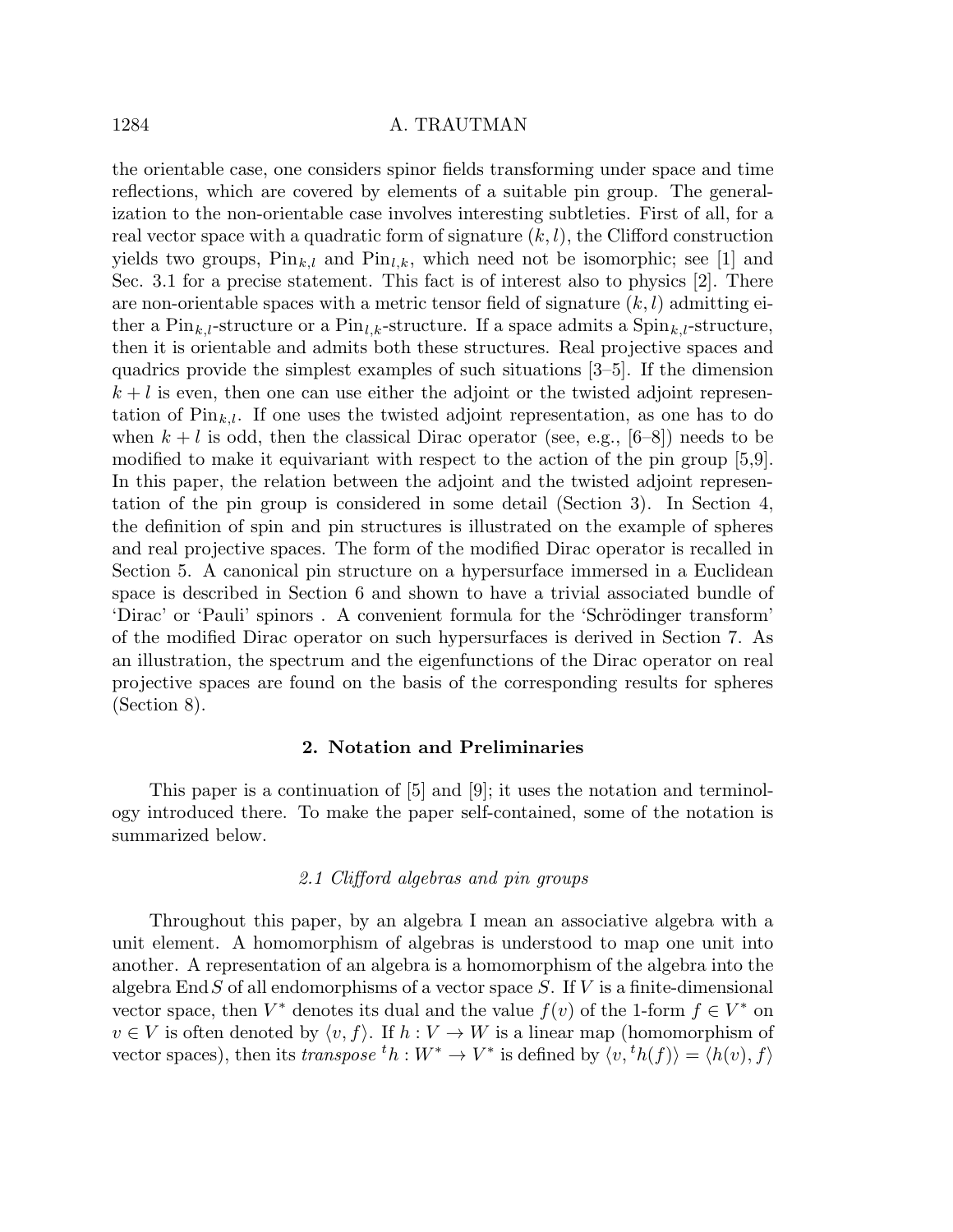for every  $v \in V$  and  $f \in W^*$ . Let V be a real, m-dimensional vector space with an isomorphism  $h: V \to V^*$  which is symmetric,  $h = {}^t h$ , and such that the quadratic form  $V \to \mathbb{R}$ , given by  $v \mapsto \langle v, h(v) \rangle$  is of signature  $(k, l)$ ,  $k + l = m$ . One says that the pair  $(V, h)$  is a *quadratic space* of dimension m and signature  $(k, l)$ . The corresponding Clifford algebra (see, e.g., [1,8,10])

$$
Cl(h) = Cl0(h) \oplus Cl1(h),
$$

contains  $\mathbb{R} \oplus V$  and is Z<sub>2</sub>-graded by the main automorphism  $\alpha$  characterized by  $\alpha(1) = 1$  and  $\alpha(v) = -v$  for every  $v \in V$ . Every  $a \in \mathrm{Cl}(h)$  is decomposed into its even and odd components,  $a_0$  and  $a_1$ , respectively, such that  $a_{\varepsilon} \in \mathrm{Cl}^{\varepsilon}(h)$  and  $a = a_0 + a_1 = \alpha(a_0 - a_1)$ . For every  $v \in V$ , its Clifford square is  $v^2 = \langle v, h(v) \rangle$ . Assume V to be oriented and let  $(e_1, \ldots, e_m)$  be an orthonormal frame in V of the preferred orientation. The square of the volume element  $vol(h) = e_1 \dots e_m$  is

vol
$$
(h)^2 = i(h)^2
$$
, where  $i(h) \in \{1, i\}$ .

For every  $v \in V$  one has  $vol(h)v = (-1)^{m+1}vol(h)$ . Therefore, if m is even, then  $\alpha$  is an inner automorphism,  $\alpha(a) = \text{vol}(h) a \text{vol}(h)^{-1}$ .

It follows from the universality of Clifford algebras that the Clifford map

$$
V \to \mathrm{Cl}(h), \quad v \mapsto \mathrm{vol}(h)v,
$$

extends to the homomorphism of algebras,

$$
j: Cl((-1)^{m+1}i(h)^{2}h) \to Cl(h),
$$
\n(1)

such that  $j(1) = 1$  and  $j(v) = vol(h)v$  for  $v \in V$ . For m even, this homomorphism is bijective and respects the  $\mathbb{Z}_2$ -grading of the algebras. If m is even and vol $(h)^2$  = 1, then  $j$  : Cl(−h) → Cl(h) is an isomorphism of algebras. If m is even and vol $(h)^2 = -1$ , then the algebras Cl $(h)$  and Cl $(-h)$  are not isomorphic and j is an inner automorphism of Cl(h) given by  $j(a) = \frac{1}{2}(1 + \text{vol}(h))a(1 - \text{vol}(h))$ . If m is odd, then the homomorphism (1) is onto the even subalgebra  $Cl<sup>0</sup>(h)$ . In this case, the volume element corresponding to  $vol(h)^2 h$  has a positive square. Therefore, if m is odd and h is such that  $vol(h)^2 = 1$ , then  $j(vol(h)) = 1$  and there is the exact sequence of homomorphisms of algebras,

$$
0 \to \mathrm{Cl}^-(h) \to \mathrm{Cl}(h) \stackrel{j}{\to} \mathrm{Cl}^0(h) \to 0,
$$

where  $Cl^-(h) = \{a \in Cl(h) : vol(h)a = -a\}$  is the subalgebra of anti-selfdual elements of  $Cl(h)$ . There is no analogous sequence for m odd and h such that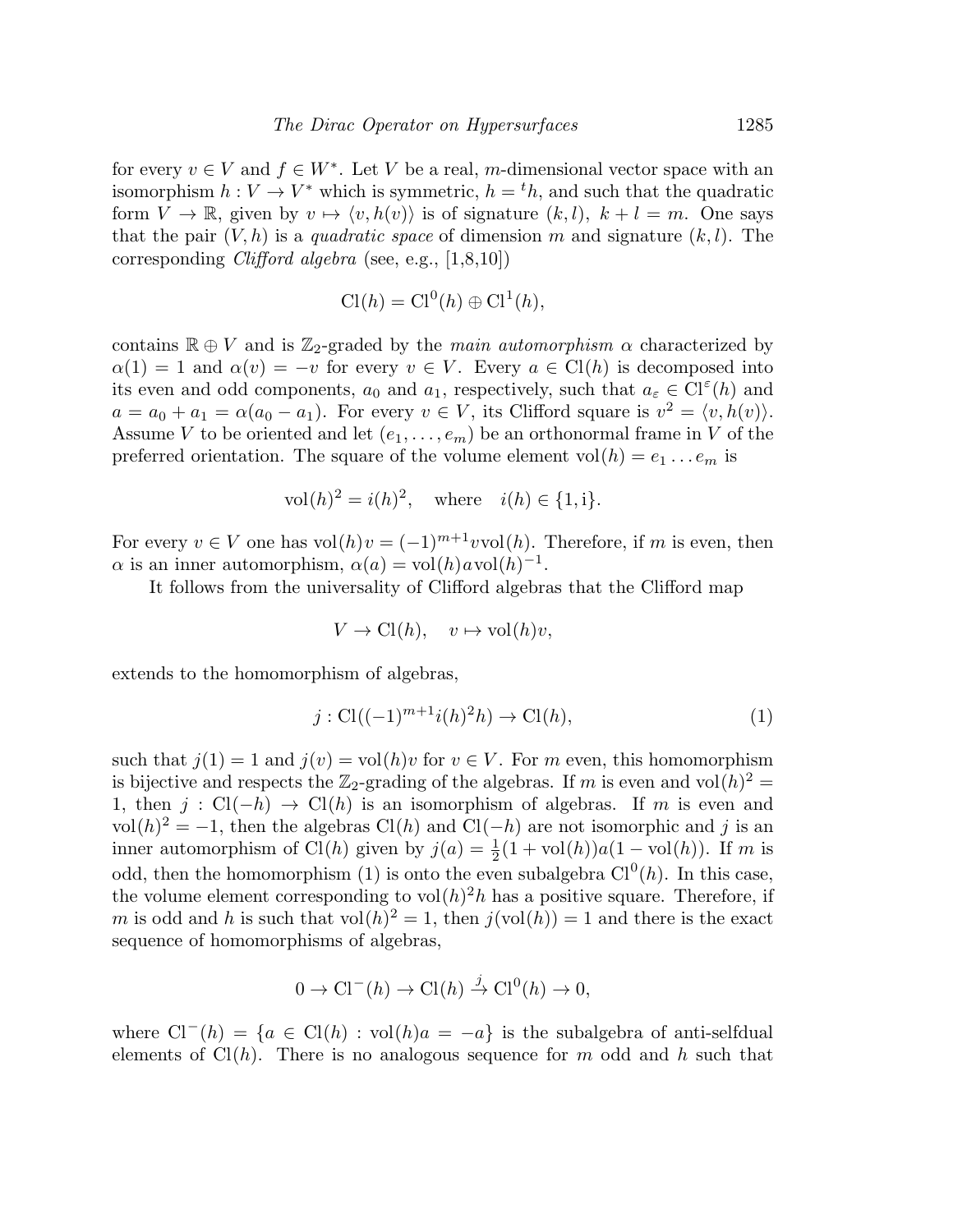vol $(h)^2 = -1$ . For m odd, the algebras Cl(h) and Cl(−h) are never isomorphic. The algebras  $Cl^0(h)$  and  $Cl^0(-h)$  are isomorphic irrespective of m and h. An element  $u \in V$  is said to be a *unit vector* if either  $u^2 = 1$  or  $u^2 = -1$ . The group  $Pin(h)$  is defined as the subset of  $Cl(h)$  consisting of products of all finite sequences of unit vectors; the group multiplication is induced by the Clifford product.<sup>1</sup> The spin group is  $\text{Spin}(h) = \text{Pin}(h) \cap \text{Cl}^0(h)$ . The Lie algebra spin $(h)$  of  $\text{Spin}(h)$  can be identified with the subspace of  $Cl^0(h)$  spanned by all elements of the form  $uv-vu$ , where  $u, v \in V$ . The Lie bracket in spin(h) coincides with the commutator induced by the Clifford product.

If  $V = \mathbb{R}^{k+l}$  and one wants to specify the signature  $(k, l)$  of h, then one writes  $\mathrm{vol}_{k,l}$ ,  $\mathrm{Cl}_{k,l}$ ,  $\mathrm{Pin}_{k,l}$  and  $\mathrm{Spin}_{k,l}$  instead of  $\mathrm{vol}(h)$ ,  $\mathrm{Cl}(h)$ ,  $\mathrm{Pin}(h)$  and  $\mathrm{Spin}(h)$ , respectively; a similar notation is used for the orthogonal groups  $O(h)$  and  $SO(h)$ . Since the groups Spin(h) and Spin(−h) are isomorphic, one writes  $\text{Spin}_m$  instead of  $\text{Spin}_{m,0} = \text{Spin}_{0,m}$ . Since  $\text{vol}_{2n,0}^2 = \text{vol}_{0,2n}^2$  one can also write  $\text{vol}_{2n}$  instead of vol<sub>2n,0</sub> or vol<sub>0,2n</sub>.

#### 2.2 Notation concerning smooth manifolds and bundles

All manifolds, maps and bundles are assumed to be smooth; manifolds are paracompact and bundles are locally trivial. If  $\pi : E \to M$  and  $\sigma : F \to N$  are two bundles, then the pair  $(f, f')$  of maps  $f : M \to N$  and  $f' : E \to F$  is a morphism of bundles if  $\sigma \circ f' = f \circ \pi$ . A bundle is trivial if it is isomorphic to a Cartesian product of its base by the typical fiber. A map  $s : M \to E$  is a section of  $\pi$  if  $\pi \circ s = \text{id}_M$ . For every manifold M, there is the tangent bundle  $TM \to M$ . If  $f: M \to N$  is a map of manifolds, then  $Tf: TM \to TN$  is the derived map of their tangent bundles and  $(f, Tf)$  is a morphism of bundles. For  $x \in M$ , there is the linear map  $T_x f : T_x M \to T_{f(x)} N$  of the fiber  $T_x M$  of the bundle  $T M \to M$ into the corresponding fiber of the other bundle. Given a bundle  $\sigma : F \to N$  and a map  $f: M \to N$ , one defines the bundle  $\pi: E \to M$  induced by f from  $\sigma$  as follows:  $E = \{(x, q) \in M \times F : \sigma(q) = f(x)\}\$ and  $\pi(x, q) = x$ . There is then also a canonical map,  $f' : E \to F$ , given by  $f'(x, q) = q$  and the pair  $(f, f')$  is a morphism of bundles. A Riemannian space is a connected manifold M with a metric tensor field g which need not be definite; if it is, then one refers to  $M$ as a proper Riemannian space. For every  $x \in M$ , the metric tensor defines a symmetric isomorphism  $g_x: T_xM \to T_x^*M$ . If M is a Riemannian space, then there is a quadratic space  $(V, h)$  such that, for every  $x \in M$ , there is a linear isometry  $p: V \to T_xM$ , i.e. a linear isomorphism such that  ${}^tp \circ g_x \circ p = h$ . One

 $1$  This definition of the pin group follows [5,8,11] and can be traced to Cartan, see Sections 12, 97 and 127 in [12]. An equivalent definition, using the notion of spinor norm, and based on the (semi-)simplicity of the Clifford algebras, is in [13,14].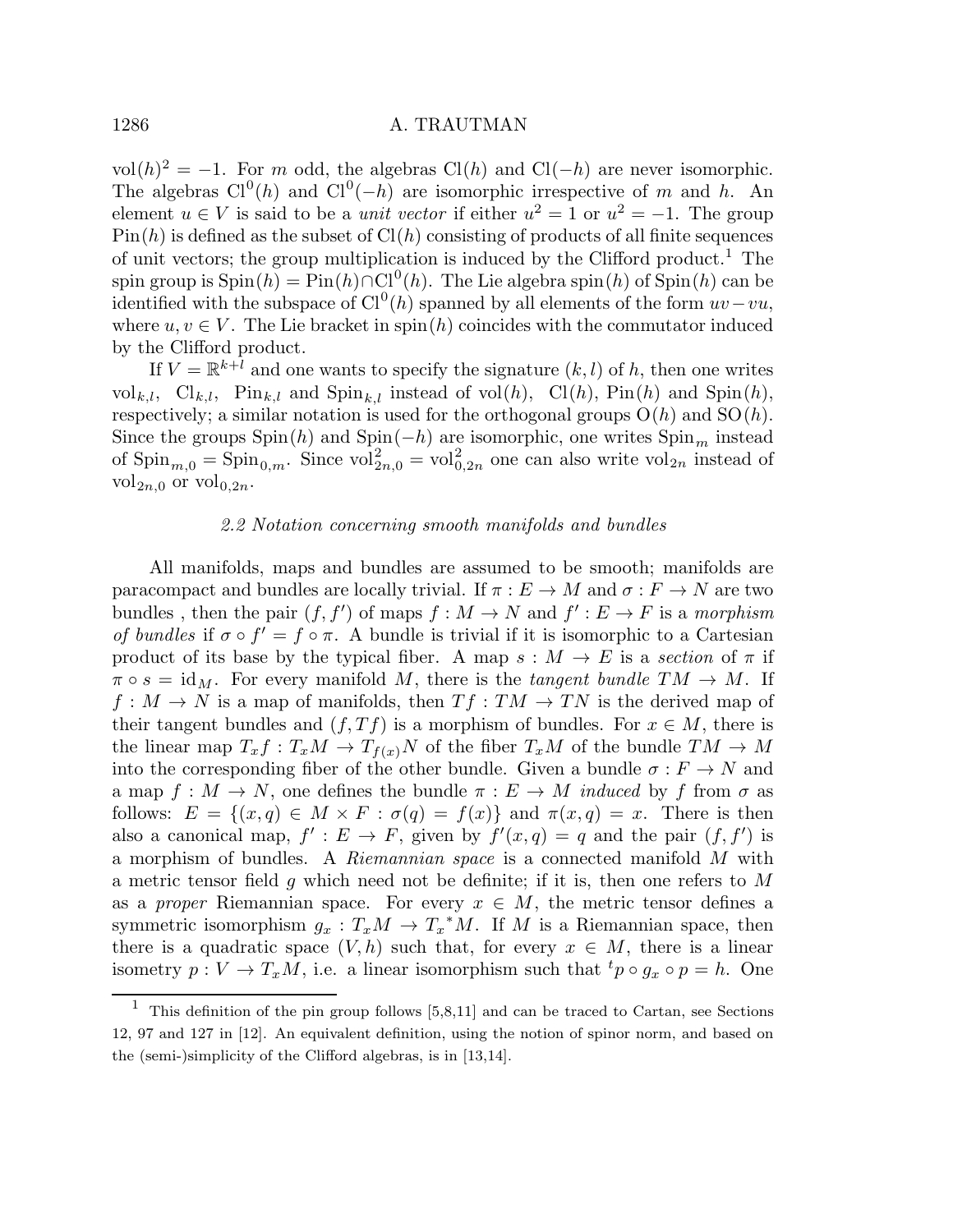says that  $(V, h)$  is *local model* of the Riemannian space and that p is an *orthonormal* frame at x. If  $(e_{\mu})$  is an orthonormal frame in V, then p can be identified with the collection of vectors  $(p_{\mu})$ , where  $p_{\mu} = p(e_{\mu})$ ,  $\mu = 1, ..., m = \dim V = \dim M$ .

If  $\omega$  is a differential form on a manifold, then  $d\omega$  is its exterior derivative. Wedge denotes the exterior product of forms. If  $X$  is a vector field on  $M$  and  $\omega$  is a  $(p + 1)$ -form, then  $X\lrcorner \omega$  is the p-form such that  $(X\lrcorner \omega)(X_1, \ldots, X_p) =$  $\omega(X, X_1, \ldots, X_p)$  for every collection  $(X_1, \ldots, X_p)$  of vector fields on M. In particular, if  $f : M \to \mathbb{R}$  and X is a vector field, then  $X \lrcorner df = \langle X, df \rangle = X(f)$  is the derivative of the function  $f$  in the direction of the vector field  $X$ .

By a group is meant here a Lie group; a subgroup is a closed Lie subgroup. An exact sequence of group homomorphisms  $1 \to K \stackrel{k}{\to} G \stackrel{l}{\to} H \to 1$  is said to define G as an extension of H by K. Two extensions,  $K \stackrel{k}{\to} G \stackrel{l}{\to} H$  and  $K \stackrel{k'}{\to} G' \stackrel{l'}{\to} H$ , of the group  $H$  by the group  $K$ , are *equivalent* if there is an isomorphism of groups  $f: G \to G'$  such that  $f \circ k = k'$  and  $l' \circ f = l$ . Given a representation  $\gamma: G \to GL(S)$  of the group G in a vector space S and a homomorphism  $\iota: G \to G'$ of groups, one says that a representation  $\gamma': G' \to GL(S)$  extends  $\gamma$  (relative to *ι*) if  $\gamma' \circ \iota = \gamma$ .

A principal bundle with structure group G ('principal G-bundle') and projection  $\pi$  of its total space P to the base manifold M is sometimes represented, symbolically, by the sequence  $G \to P \stackrel{\pi}{\to} M$ . The group G is assumed to act on  $P$ to the right: there is a map  $\delta: P \times G \to P$  such that, if  $\delta(a)(p) = \delta(p, a)$ , then  $\pi \circ \delta(a) = \pi$ ,  $\delta(a) \circ \delta(b) = \delta(ba)$  and  $\delta(1_G) = id_P$ , where  $p \in P$ ,  $a, b \in G$  and  $1_G$ is the unit of G. One writes pa instead of  $\delta(p, a)$ . A principal bundle admitting a section  $f$  is trivial, i.e. isomorphic (in the category of principal bundles) to the product bundle  $M \times G \to M$ ; a *trivializing map* (isomorphism of principal bundles) is given by  $(x, a) \mapsto f(x)a$ , where  $x \in M$  and  $a \in G$ . Let there be given a left action of the group G on the manifold S, i.e. a map  $\gamma$  :  $G \times S \rightarrow S$  such that, if  $\gamma(a)(\varphi) = \gamma(a, \varphi)$ , then  $\gamma(a) \circ \gamma(b) = \gamma(ab)$  and  $\gamma(1_G) = id_S$  for every  $a, b \in G$ and  $\varphi \in S$ . One then defines the bundle  $\pi_E : E \to M$ , associated with P by  $\gamma$ . Its typical fiber is S and its total space E, often denoted by  $P \times_{\gamma} S$ , is the set of all equivalence classes of the form  $[(p, \varphi)]$ , where  $(p, \varphi) \in P \times S$  and  $[(p', \varphi')] = [(p, \varphi)]$ if, and only if, there exists  $a \in G$  such that  $p' = pa$  and  $\varphi = \gamma(a)\varphi'$ . The projection is given by  $\pi_E([p,\varphi]) = \pi(p)$ . If S is a vector space, then the associated bundle is a vector bundle. A homomorphism  $\iota: G \to G'$  of groups defines a left action of G on G', viz.  $(a, b) \mapsto \iota(a)b$ , where  $a \in G$  and  $b \in G'$ ; the corresponding bundle  $P \times_{\iota} G' \to M$ , associated with  $P \to M$ , is a principal G'-bundle.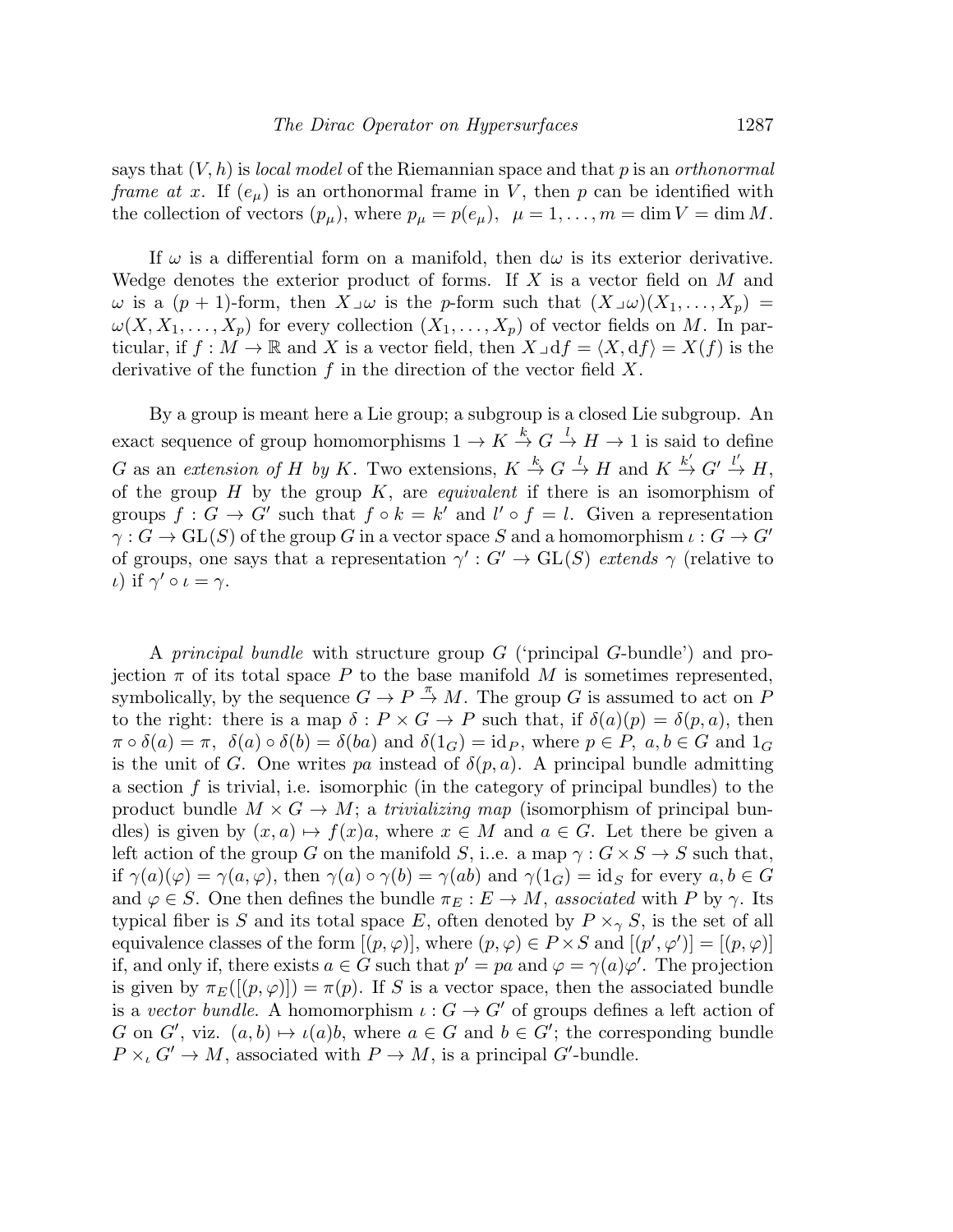#### 3. Representations of the pin groups

#### 3.1 The vector representations

For every invertible  $u \in V$ , the map  $v \mapsto -uvu^{-1}$  is a reflection in the hyperplane orthogonal to the vector u; this observation leads to the definition of the twisted adjoint vector representation  $\rho$  of the group  $\text{Pin}(h)$  in V: for every  $a \in \text{Pin}(h)$  the map  $\rho(a): V \to V$ , given by

$$
\rho(a)v = \alpha(a)va^{-1} \tag{2}
$$

is orthogonal,

$$
{}^{t}\rho(a)\circ h\circ\rho(a)=h,\tag{3}
$$

and there is the exact sequence of group homomorphisms

$$
1 \to \{1, -1\} \to \text{Pin}(h) \stackrel{\rho}{\to} \text{O}(h) \to 1.
$$

Replacing in (2) the vector v by the  $\mu$ th vector  $e_{\mu}$  of an orthonormal frame in V, one obtains

$$
e_{\nu}\rho^{\nu}{}_{\mu}(a) = \alpha(a)e_{\mu}a^{-1}
$$
\n(4)

In this equation, and elsewhere in this paper, there is tacitly assumed a summation (the Einstein convention) over the range of tensor indices appearing in contragredient pairs.

The *adjoint* vector representation Ad is defined by

$$
Ad(a)v = ava^{-1}
$$

and leads to the exact sequences of group homomorphisms

$$
1 \to \left\{ \{1, -1, \text{vol}(h), -\text{vol}(h)\} \right\} \to \text{Pin}(h) \xrightarrow{\text{Ad}} \left\{ \begin{array}{c} \text{O}(h) \\ \text{SO}(h) \end{array} \right\} \to 1 \text{ } \left\{ \begin{array}{c} \text{for } m \text{ even,} \\ \text{for } m \text{ odd.} \end{array} \right.
$$

The homomorphisms  $\rho$  and Ad coincide when restricted to Spin $(h)$ . For every quadratic space  $(V, h)$ , irrespective of the parity of m, there is the exact sequence

$$
1 \to \mathbb{Z}_2 \to \text{Spin}(h) \stackrel{\rho}{\to} \text{SO}(h) \to 1,\tag{5}
$$

where  $\mathbb{Z}_2 = \{1, -1\}.$ 

For every even-dimensional quadratic space  $(V, h)$ , one can consider four central extensions of  $O(h)$  by  $\mathbb{Z}_2$ , associated with the groups  $\text{Pin}(\pm h)$ , namely

$$
\rho
$$
 and Ad : Pin(h)  $\rightarrow$  O(h), and  $\rho$  and Ad : Pin(-h)  $\rightarrow$  O(h),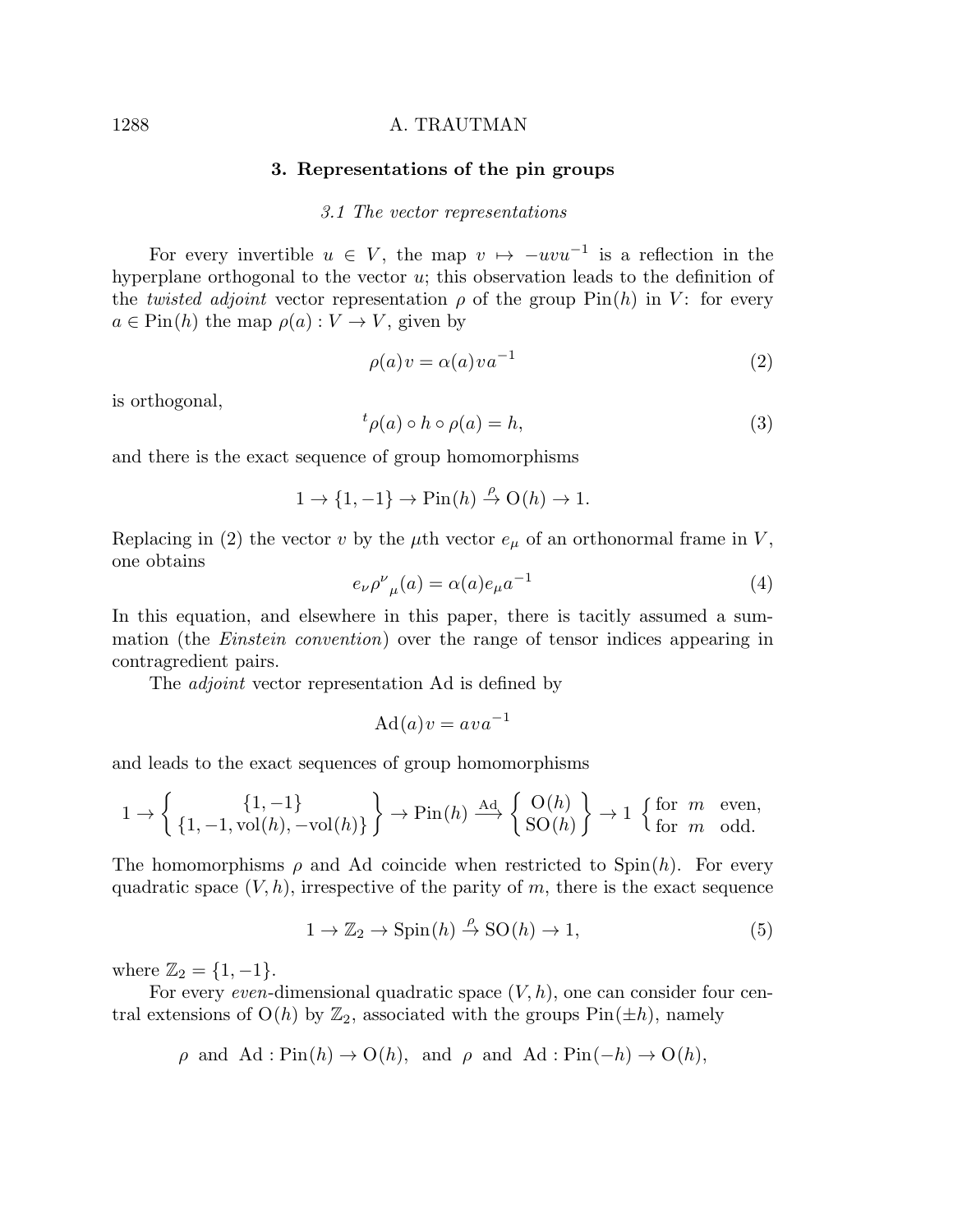but, in each case, only two among the four are inequivalent. Indeed, if  $m$  is even, then

$$
\rho = \text{Ad} \circ j \tag{6}
$$

as may be seen by checking that both sides of (6) coincide on the generating subset V. More precisely:

(i) if  $vol(h)^2 = 1$ , then the extensions

$$
\mathbb{Z}_2 \to \mathrm{Pin}(\pm h) \xrightarrow{\mathrm{Ad}} \mathrm{O}(h)
$$

are equivalent to the corresponding extensions

$$
\mathbb{Z}_2 \to \mathrm{Pin}(\mp h) \stackrel{\rho}{\to} \mathrm{O}(h);
$$

(ii) if  $vol(h)^2 = -1$ , then the extensions

$$
\mathbb{Z}_2 \to \text{Pin}(\pm h) \xrightarrow{\text{Ad}} \text{O}(h)
$$

are equivalent to the corresponding extensions

$$
\mathbb{Z}_2 \to \mathrm{Pin}(\pm h) \stackrel{\rho}{\to} \mathrm{O}(h).
$$

To summarize, we have

**Proposition 1.** For every real quadratic space  $(V, h)$ , there are two inequivalent central extensions of  $O(h)$  by  $\mathbb{Z}_2$ , given by

$$
\mathbb{Z}_2 \to \text{Pin}(h) \stackrel{\rho}{\to} \text{O}(h) \text{ and } \mathbb{Z}_2 \to \text{Pin}(-h) \stackrel{\rho}{\to} \text{O}(h), \tag{7}
$$

where  $\rho$  is as in (2). By restriction to  $Spin(h)$  each of these extensions reduces to the one given by (5).

Note that for  $k = l$  (neutral signature) the groups  $\text{Pin}(h)$  and  $\text{Pin}(-h)$  are isomorphic, but the extensions (7) are not. There are also extensions of  $O(h)$  by  $\mathbb{Z}_2$  that do not come from the Clifford construction [15]. The (untwisted) adjoint representation seems to be the first to have attracted attention. It has been much used by physicists in the theory of the Dirac equation of the electron; see, e.g.,  $[6,16]$ . The twisted representation is implicit in E. Cartan's approach to spinors, see  $\S 58$  and  $\S 97$  in [12]. Explicitly, it has been defined by Atiyah *et al.* in [17]. It follows from the preceding remarks that, for even-dimensional spaces, one can use either of the two representations, but in the case of odd dimensions, only  $\rho$ provides a cover of the full orthogonal group. For this reason and for uniformity, from now on, only  $\rho$  is used in the definition of pin structures.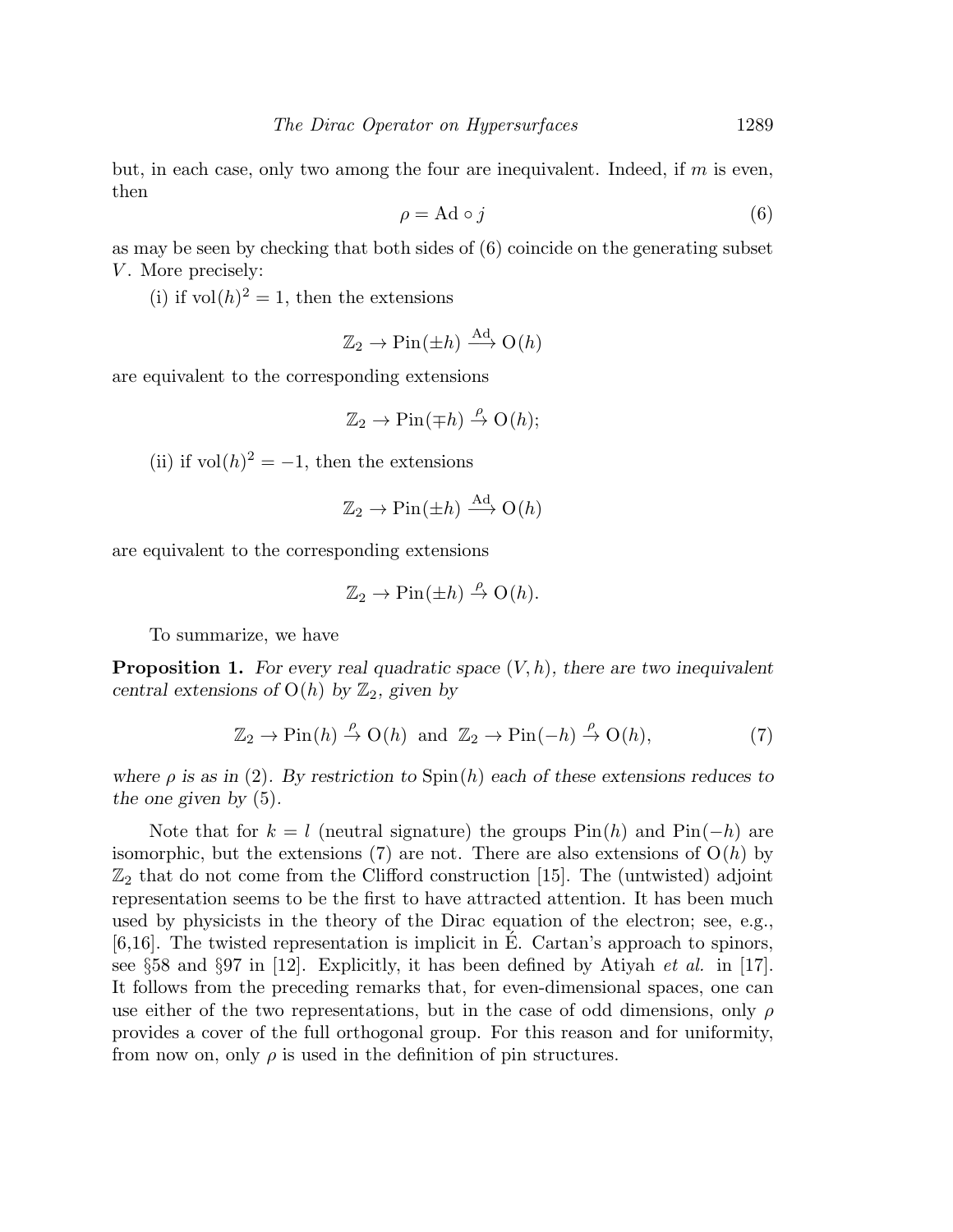#### 3.2 The spinor representations

In this paper, by a *spinor representation* of a group  $Pin(h)$  or  $Spin(h)$  is understood a representation obtained by restriction, to the group, of a representation of the algebra  $Cl(h)$  in a finite-dimensional *complex* vector space S, the space of spinors. If  $\gamma: Cl(h) \to End S$  is any representation of the algebra, then the group representation, obtained by restriction to  $\text{Pin}(h)$ , is denoted by the same letter  $\gamma$ ; similar abuses of notation and terminology are made throughout the paper. Given an orthonormal frame  $(e_{\mu})$  in V, one defines the 'Dirac matrices' (automorphisms of S) by  $\gamma_{\mu} = \gamma(e_{\mu})$ . The following Proposition summarizes well known facts about complex representations of real Clifford algebras [5,8,10,17].

**Proposition 2.** Let  $(V, h)$  be a quadratic space of dimension m and let  $\nu$  denote a positive integer.

(i) If m is even,  $m = 2\nu$ , then the algebra Cl(h) is central simple and, as such, has only one, up to equivalence, faithful and irreducible Dirac representation  $\gamma$  in a vector space S, which turns out to be of complex dimension  $2^{\nu}$ . The restriction of  $\gamma$  to Cl<sup>0</sup>(h) decomposes into the direct sum  $\gamma_+ \oplus \gamma_-$  of two complex-inequivalent Weyl representations. In a notation adapted to the decomposition  $S = S_+ \oplus S_$ of the space of Dirac spinors into the direct sum of the spaces  $S_+$  and  $S_-$  of Weyl spinors, the Dirac matrices are of the form

$$
\gamma_\mu = \begin{pmatrix} 0 & \gamma_\mu^- \\ \gamma_\mu^+ & 0 \end{pmatrix}.
$$

(ii) If m is odd,  $m = 2\nu - 1$ , then the algebra Cl<sup>0</sup>(h) is central simple and has a faithful and irreducible Pauli representation in a space of complex dimension  $2^{\nu-1}$ . This representation extends to two representations,  $\sigma$  and  $\sigma \circ \alpha$ , of the full algebra  $Cl(h)$  in the same space, by putting  $\sigma(\text{vol}(h)) = i(h)$ id. These representation, also referred to as Pauli representations of  $Cl(h)$ , are complex-inequivalent and irreducible, but faithful only when  $i(h) = i$ . A faithful, but reducible, Cartan representation  $\gamma$  of Cl(h) is defined as  $\gamma = \sigma \oplus (\sigma \circ \alpha)$ . Therefore, if  $\sigma_{\mu} = \sigma(e_{\mu}),$ then

$$
\gamma_{\mu} = \begin{pmatrix} \sigma_{\mu} & 0 \\ 0 & -\sigma_{\mu} \end{pmatrix}.
$$

The commutant of the Cartan representation  $\gamma$  is generated by  $\gamma(\text{vol}(h))$ . The elements of the carrier spaces of the representations  $\gamma$  and  $\sigma$  are now called Cartan and Pauli spinors, respectively.

The names of Dirac, Weyl and Pauli are used by physicists mainly in connection with spinors associated with vector spaces of low dimension. In mathematics,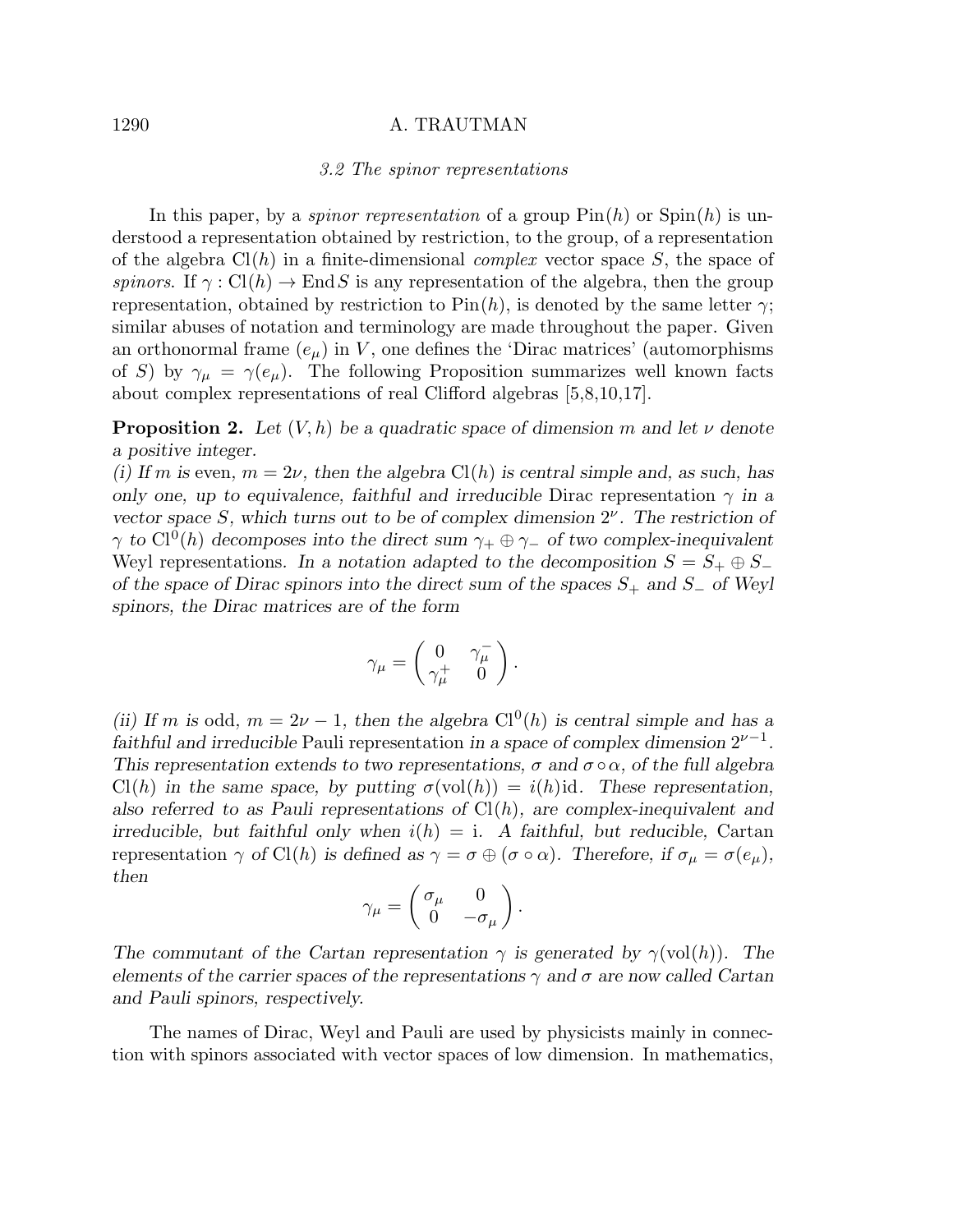the Weyl representations  $\gamma_{\pm}$  are usually denoted by  $\Delta^{\pm}$  and sometimes referred to as half-spinor representations [8,13]. The Cartan representation seldom appears because it is decomposable. In this paper, I identify the representations by using one of the above names; thus the letters  $\gamma$  and  $\gamma'$  can denote any one of the spinor representations, depending on the context.

If  $\gamma : Cl(h) \to End S$  is as in Prop. 2, then the *helicity* automorphism of the representation  $\gamma$  in S is  $\gamma(\text{vol}(h)) = \gamma_1 \dots \gamma_m$  so that Weyl (resp., Pauli) spinors are its eigenvectors for  $m$  even (resp., odd). The foregoing remarks can be supplemented by

**Proposition 3.** Let  $(V, h)$  be a quadratic space of dimension  $m = 2\nu$  (resp.,  $2\nu - 1$ ). There is a faithful representation  $\gamma$  of the Clifford algebra Cl(h) in a complex vector space S of dimension  $2^{\nu}$  such that the representations  $\gamma$  and  $\gamma \circ \alpha$ are complex-equivalent. The representation is unique, up to complex equivalence, and irreducible (resp., decomposable into two irreducibles). By restriction to the even subalgebra  $Cl^0(h)$ , the representation  $\gamma$  decomposes into the direct sum of two irreducible representations, each defined in a complex space of dimension  $2^{\nu-1}$ . The isomorphism  $\gamma_{m+1}$  intertwining the representations  $\gamma$  and  $\gamma \circ \alpha$  can be taken to act on the Dirac (resp., Cartan) spinor  $(\varphi, \psi)$  so that  $\gamma_{m+1}(\varphi, \psi) = (\mathrm{i}\varphi, -\mathrm{i}\psi)$ (resp.,  $\gamma_{m+1}(\varphi, \psi) = (-\psi, \varphi)$ ). Irrespective of the parity of m, one has

$$
\gamma_{m+1}^2 = -\mathrm{id}_S \quad \text{and} \quad \gamma_{m+1}\gamma_\mu + \gamma_\mu\gamma_{m+1} = 0,\tag{8}
$$

for  $\mu = 1, \ldots, m$ .

The intertwining isomorphism is not unique; see [5] for a precise statement on the 'Dirac intertwiner'  $i\gamma_{m+1}$ . By applying a spinor representation  $\gamma$  to both sides of (4), one obtains

$$
\gamma_{\nu}\rho^{\nu}{}_{\mu}(a) = \gamma \circ \alpha(a)\gamma_{\mu}\gamma(a). \tag{9}
$$

#### 3.3 Extension of a spinor representation from dimension m to  $m + 1$

For every pair  $(k, l)$  of non-negative integers, there is the *isomorphism* of algebras,

$$
\iota: Cl_{k,l} \to Cl_{k,l+1}^0
$$
 given by  $\iota(a_0 + a_1) = a_0 + a_1e_{k+l+1}$ .

**Proposition 4.** If  $\gamma'$  is a representation of  $\text{Cl}_{k,l+1}$  in a complex vector space (of spinors), then  $\gamma = \gamma' \circ \iota$  is a representation of  $\text{Cl}_{k,l}$  in the same space. In particular: (i) If k+l is even and  $\gamma'$  is a Pauli representation, then  $\gamma$  is the Dirac representation.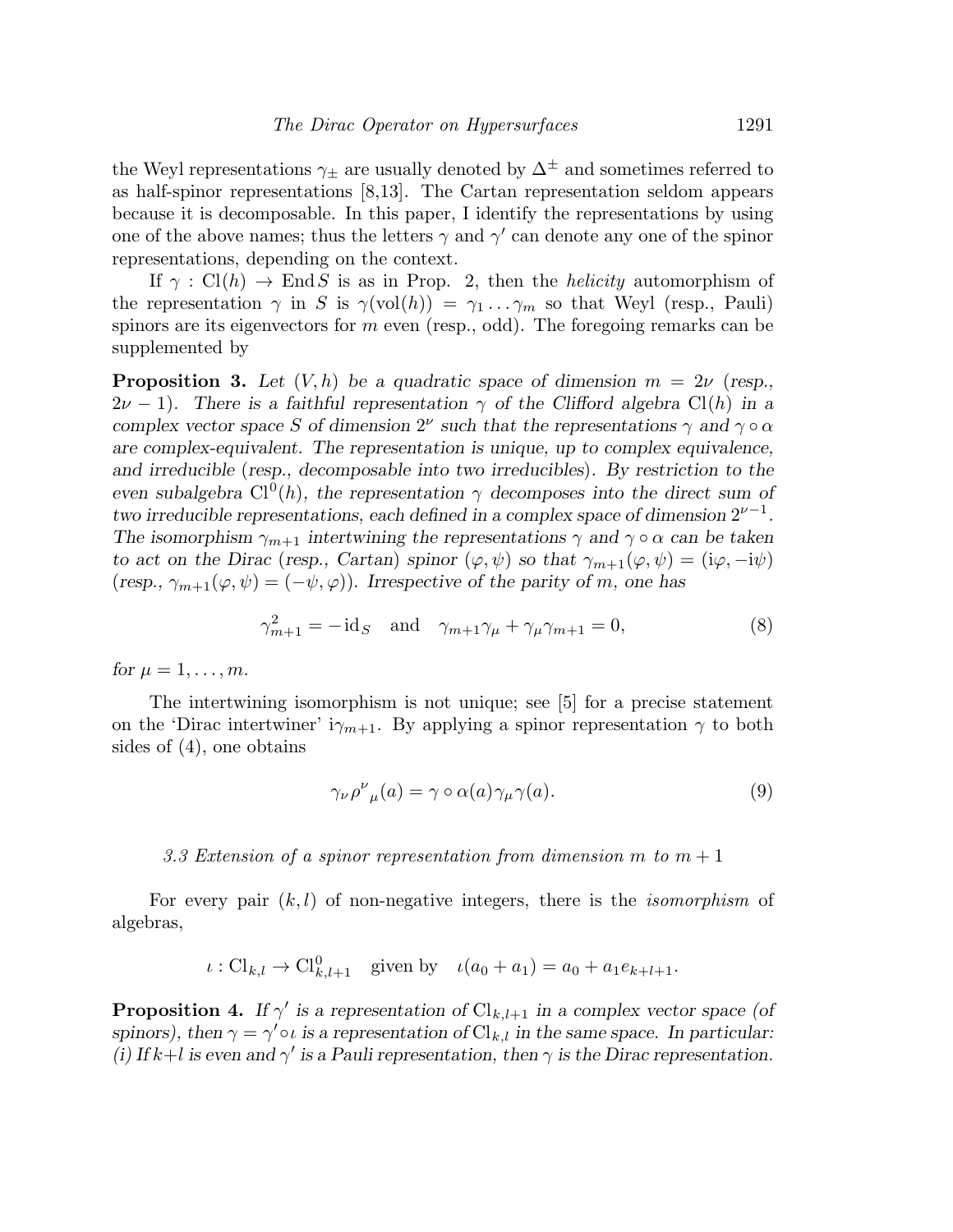(ii) If  $k+l$  is odd and  $\gamma'$  is the Dirac representation, then  $\gamma$  is the Cartan representation. Moreover, if  $\gamma'_{\pm}$  are the Weyl components of  $\gamma'$ , i.e.  $\gamma'|\text{Cl}_{k,l+1}^0 = \gamma'_{+} \oplus \gamma'_{-}$ , then  $\gamma_{\pm} = \gamma'_{\pm} \circ \iota$  are the Pauli components of  $\gamma$ , i.e.  $\gamma = \gamma_{+} \oplus \gamma_{-}$ .

Proof. Since  $\iota$  is injective, if  $\gamma'$  is faithful, then so is  $\gamma$ . In case (i), the Pauli representation  $\gamma'$  is faithful unless  $\mathrm{vol}_{k,l+1}^2 = 1$ . If  $\mathrm{vol}_{k,l+1}^2 = 1$ , then the kernel of  $\gamma'$  is either the subalgebra  $\text{Cl}_{k,l+1}^+$  of selfdual elements or the subalgebra  $\text{Cl}_{k,l+1}^$ of anti-selfdual elements of  $\text{Cl}_{k,l+1}$ , see Sec. 2.1. Since  $\text{Cl}_{k,l+1}^{\pm} \cap \text{Cl}_{k,l+1}^0 = \{0\},\$ the representation  $\gamma = \gamma' \circ \iota$  is faithful in every case when  $m = k + l$  is even. In case (ii), the Dirac representation  $\gamma'$  of  $\text{Cl}_{k,l+1}$  in S is faithful. Therefore, the representation  $\gamma$  is also faithful. Let  $\gamma_i = \gamma'(e_i)$ ,  $i = 1, ..., m + 1 = k + l + 1$ , be the Dirac matrices. Then  $\gamma \circ \alpha(a) = \gamma_{m+1} \gamma(a) \gamma_{m+1}^{-1}$  for every  $a \in \mathrm{Cl}_{k,l}$  and, by Prop. 3,  $\gamma$  is the Cartan representation. Since  $\gamma(e_i) = \gamma'(e_i e_{m+1}) = \gamma_i \gamma_{m+1}$  for  $i = 1, \ldots, m$ , the helicity automorphisms of  $\gamma'$  and  $\gamma = \gamma' \circ \iota$  are equal. Therefore, the decompositions of S into spaces of Weyl and Pauli spinors coincide.  $\Box$ 

By iteration of the above, one can obtain, for  $k + l$  odd, two Pauli representations of  $\text{Cl}_{k,l+2}$  extending the Cartan representation of  $\text{Cl}_{k,l}$ . Similarly, for  $k+l$  even, there are two Weyl representations of  $\text{Cl}_{k,l+2}^0$  extending the Dirac representation of  $\mathrm{Cl}_{k,l}$ . One cannot, however, go beyond that without changing the dimension of the space of spinors underlying the representations.

By restriction, the isomorphism of algebras  $\iota$  gives rise to the *monomorphism* of groups

$$
\iota: \text{Pin}_{k,l} \to \text{Spin}_{k,l+1}.\tag{10}
$$

The corresponding monomorphism of the (pseudo-)orthogonal groups,

$$
\kappa: O_{k,l} \to SO_{k,l+1} \text{ such that } \kappa \circ \rho = \rho \circ \iota,
$$
 (11)

satisfies  $\kappa(A)e_{\mu} = Ae_{\mu}$ ,  $\mu = 1, ..., k+l$ , and  $\kappa(A)e_{k+l+1} = (\det A)e_{k+l+1}$  for every  $A \in O_{k,l}$ .

By restricting the representations  $\gamma'$  and  $\gamma$ , referred to in Prop. 4, to the groups  $\text{Pin}_{k,l+1}$  and  $\text{Pin}_{k,l}$  one obtains representations of pin and spin groups; there are statements about extensions of spinor representations of these groups analogous to those appearing in the Proposition.

# 4. Pin structures and bundles of spinors

# 4.1 Definitions

Let  $(V, h)$  be a local model of an m-dimensional Riemannian manifold M and let  $\pi : P \to M$  be the bundle of all orthonormal frames of M. A Pin(h)-structure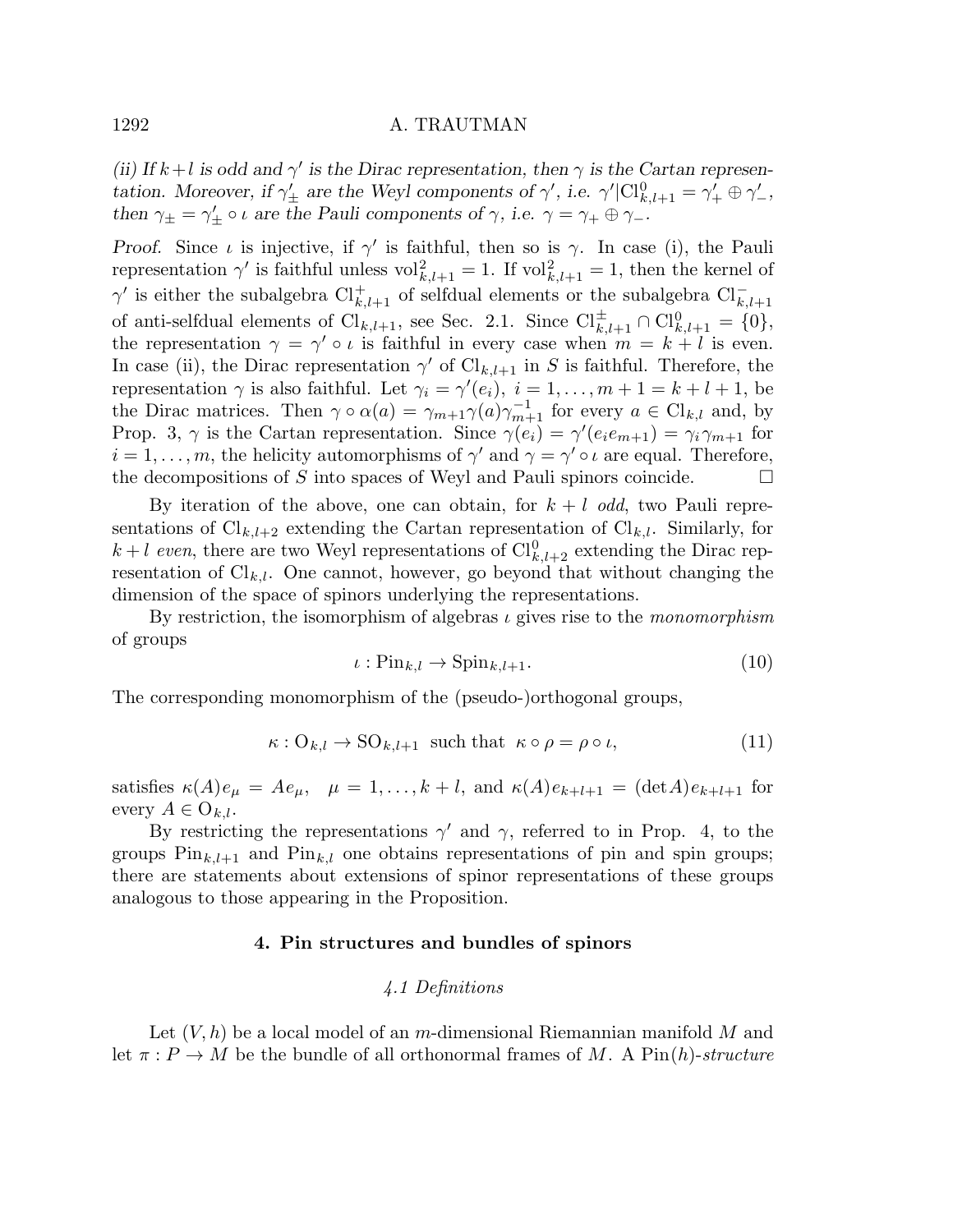on M is a principal Pin(h)-bundle  $\varpi$  :  $Q \to M$ , together with a morphism  $\chi : Q \to$ P of principal bundles over M associated with the epimorphism  $\rho : Pin(h) \to O(h)$ . The morphism condition means that  $\varpi = \pi \circ \chi$  and that, for every  $q \in Q$  and  $a \in \text{Pin}(h)$ , one has  $\chi(qa) = \chi(q)\rho(a)$ . The expression  $\text{Pin}_{k,l}$ -structure is used when one wants the signature of  $h$  to appear explicitly. For brevity, we shall describe a  $\text{Pin}(h)$ -structure by the sequence

$$
\text{Pin}(h) \to Q \stackrel{\chi}{\to} P \stackrel{\pi}{\to} M. \tag{13}
$$

Another pin structure over the same manifold M,  $\text{Pin}(h) \to Q' \overset{\chi'}{\to} P \overset{\pi}{\to} M$  is said to be *equivalent* to the structure (13) if there is a diffeomorphism  $f: Q \to Q'$  such that  $\chi' \circ f = \chi$  and  $f(qa) = f(q)a$  for every  $q \in Q$  and  $a \in Pin(h)$ .

If M is orientable and admits a  $Pin(h)$ -structure, then it has a spin structure. In an abbreviated style, similar to that of (13), it may be described by the sequence of maps

$$
Spin(h) \to SQ \to SP \to M,\tag{14}
$$

where  $SP$  is now an  $SO(h)$ -bundle. One often abbreviates the expression 'M has a spin structure' to 'M is spin'. Equivalence of spin structures is defined similarly to that of pin structures.

Let M be a Riemannian space with a Pin(h)-structure (13) and let  $\gamma$  be a spinor representation of the group  $\text{Pin}(h)$  in S, as described in Prop. 2. The complex vector bundle  $\pi_E : E \to M$ , with typical fiber S, associated with Q by  $\gamma$ , is the bundle of spinors of type  $\gamma$ . If the dimension m of M is even (resp., odd), then  $E$  is called a bundle of Dirac (resp., Cartan) spinors. For  $m$  odd,  $m = 2\nu - 1$ , one can also take the representation  $\sigma : Pin(h) \to GL(2^{\nu-1}, \mathbb{C})$  to define the bundle of Pauli spinors over M. Similarly, if m is even and M has a spin structure, then there are two bundles of Weyl spinors over M.

Let M be a Riemannian manifold with a pin structure  $(13)$ . A *spinor field* (some authors say: a 'pinor' field) of type  $\gamma$  on M is a section of  $\pi_E$ . The (vector) space of such sections is known to be in a natural and bijective correspondence with the set of all maps  $\psi: Q \to S$  equivariant with respect to the action of  $\text{Pin}(h)$ ,  $\psi \circ \delta(a) = \gamma(a^{-1})\psi$ , for every  $a \in \text{Pin}(h)$ . It is convenient to refer to  $\psi$  itself as a spinor field of type  $\gamma$  on M. Depending on whether E is a bundle of Dirac, Weyl, Cartan or Pauli spinors, one refers to its sections as Dirac, Weyl, Cartan or Pauli spinor fields, respectively.

The existence of a pin (or spin) structure on a Riemannian manifold  $M$  imposes topological conditions on M. They are expressed in terms of the Stiefel-Whitney classes  $w_i \in H^i(M, \mathbb{Z}_2)$  associated with the tangent bundle of the manifold; see, e.g. [1] and the applications of the Karoubi theorem given in [3–5].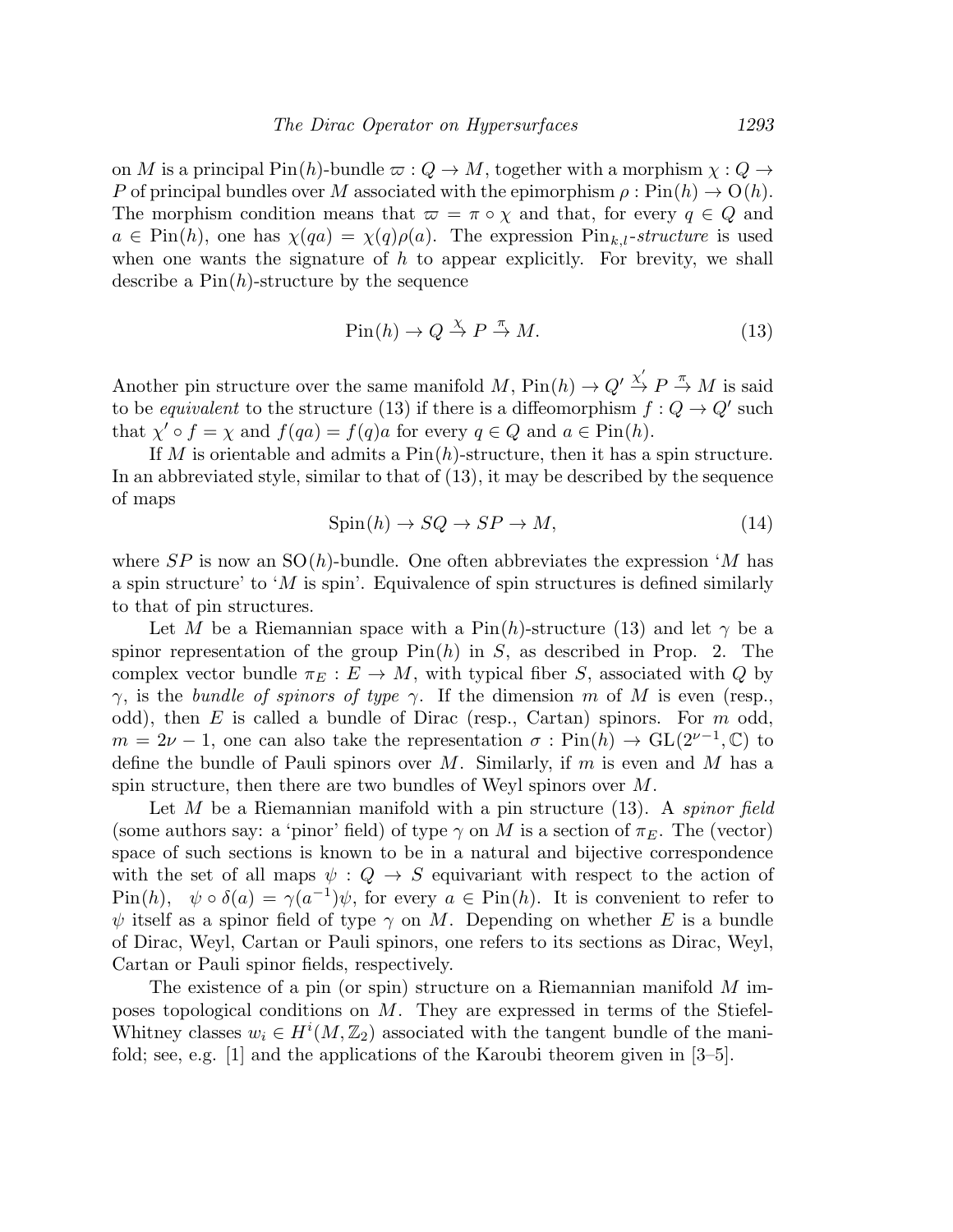#### 4.2 Remarks on the triviality of associated bundles

**Proposition 5.** The vector bundle  $E \rightarrow M$ , associated with the principal Gbundle  $Q \to M$  by a representation  $\gamma$  of G in S, is trivial if, and only if, there exists a group  $G'$ , a homomorphism  $\iota: G \to G'$ , and an extension  $\gamma': G' \to \text{GL}(S)$ of  $\gamma$ , such that the associated principal G'-bundle  $Q \times_{\iota} G' \to M$  is trivial.

*Proof.* Indeed, if E is trivial as a vector bundle, then there is a trivializing map  $E \to M \times S$ ,  $[(q, \varphi)] \mapsto (\pi(q), q(q)\varphi)$ , such that  $g : Q \to GL(S)$  and  $g(qa) =$  $g(q) \circ \gamma(a)$  for every  $q \in Q$ ,  $\varphi \in S$  and  $a \in G$ . Taking  $G' = GL(S)$  and  $\iota = \gamma$ one sees that  $\gamma' = id$  extends  $\gamma$ . The principal bundle  $Q \times_{\iota} G' \to M$  is trivial because it has a global section corresponding to the equivariant map  $e: Q \to G'$ , where  $e(q) = \iota(q)^{-1}$  for every  $q \in Q$ . Conversely, given an extension  $\gamma'$  of  $\gamma$  and a homomorphism  $\iota: G \to G'$  such that  $Q \times_{\iota} G' \to M$  is trivial, there is a map  $e: Q \to G'$  such that  $e(qa) = \iota(a^{-1})e(q)$  for every  $q \in Q$  and  $a \in G$ . If  $g: Q \to G'$  $GL(S)$  is given by  $g(q) = \gamma'(e(q)^{-1})$ , then the map  $[(q, \varphi)] \mapsto (\pi(q), g(q)\varphi)$ , which is well-defined because of  $\gamma' \circ \iota = \gamma$ , trivializes the vector bundle  $E \to M$ .

If G is a subgroup of G', then there is the principal G-bundle  $\pi: G' \to G'/G$ . The action of  $G$  on  $G'$  given by the left translations defines the associated principal G'-bundle  $G' \times_{\gamma} G' \to G'/G$  that is trivial: a trivializing map is given by  $[(a, b)] \mapsto$  $(\pi(a), ab)$ , where  $a, b \in G'$ .

Corollary. If there is a representation  $\gamma'$  of G' in S extending the representation  $\gamma: G \to \mathrm{GL}(S)$ , then the bundle  $G' \times_{\gamma} S \to G'/G$ , associated with  $\pi: G' \to G'/G$ by  $\gamma$ , is trivial.

Indeed, a trivializing isomorphism is given by  $[(a, \varphi)] \mapsto (\pi(a), \gamma'(a)\varphi)$ , where  $a \in G'$  and  $\varphi \in S$ .

# 4.3 Examples

A. The spheres. For every  $m > 1$ , the unit sphere  $\mathbb{S}_m \subset \mathbb{R}^{m+1}$  has a unique spin structure described by

$$
\text{Spin}_m \to \text{Spin}_{m+1} \to \text{SO}_{m+1} \to \mathbb{S}_m. \tag{15}
$$

Its bundle of Dirac  $(m \text{ even})$  or Pauli  $(m \text{ odd})$  spinors is trivial  $[18]$  by virtue of Prop. 5 and its Corollary. The projection  $\varpi$ : Spin $_{m+1} \to \mathbb{S}_m$  is given by  $\varpi(a) = a e_{m+1} a^{-1}$ , where  $(e_1, \ldots, e_{m+1})$  is the canonical frame in  $\mathbb{R}^{m+1}$ . Consider a Dirac or a Pauli representation of  $\text{Spin}_m$  in  $\text{GL}(S)$  and let  $\gamma'$  be one of its extensions to  $\text{Spin}_{m+1}$ . For every  $\Psi : \mathbb{S}_m \to S$  the map  $\psi : \text{Spin}_{m+1} \to S$  given by  $\psi(a) = \gamma'(a^{-1}) \Psi(\varpi(a))$  is a spinor field on the sphere; every such field can be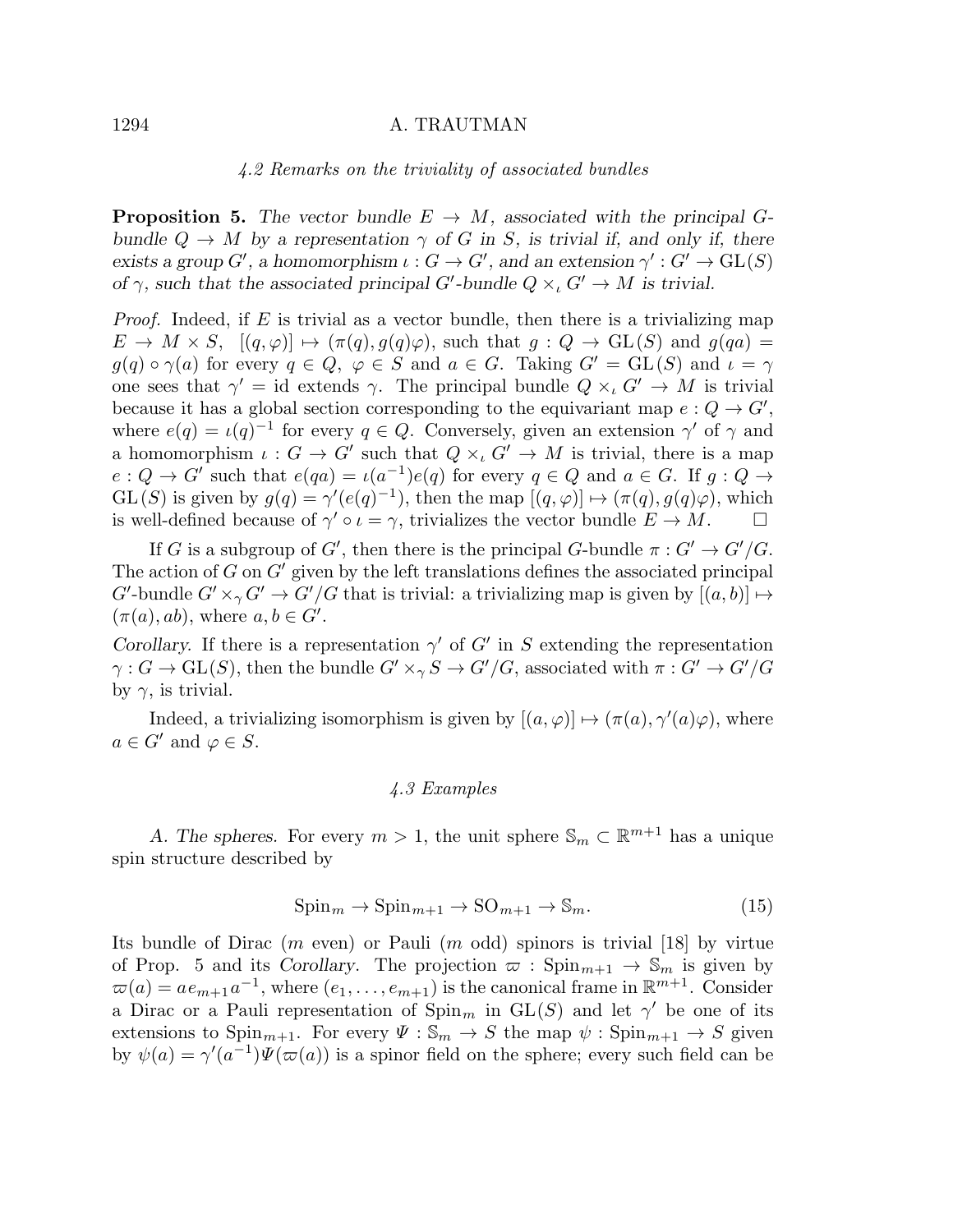so obtained. This observation is implicit in the work of Schrödinger  $[19]$  on the Dirac equation on low-dimensional spheres; see also [20].

Remark 1. Consider the group  $\text{Spin}_{m+1}$  as a subgroup of  $\text{Pin}_{0,m+1}$  or  $\text{Pin}_{m+1,0}$ . The map  $\varsigma : \mathrm{Spin}_{m+1} \to \mathrm{Spin}_{m+1}$  given by  $\varsigma(a) = e_{m+1} a e_{m+1}^{-1}$  is an involutive automorphism of  $Spin_{m+1}$ , preserving the subgroup  $Spin_m$ . If  $\tau : \mathbb{S}_m \to \mathbb{S}_m$  is the symmetry  $x \mapsto e_{m+1} x e_{m+1}^{-1}$ , then  $\varpi \circ \varsigma = \tau \circ \varpi$ . Since  $\varsigma(ab) = \varsigma(a)b$  for every  $b \in \text{Spin}_m$ , the pair  $(\tau, \varsigma)$  is an automorphism of the spin structure of the sphere and if  $\psi$  is a spinor field, then so is  $\psi_{\varsigma} = \psi \circ \varsigma$ . If m is even and b is an odd element of  $\text{Pin}_{0,m}$  or  $\text{Pin}_{m,0}$ , then  $\varpi(ab\text{vol}_{m+1}) = -\varpi(a)$ ; if m is odd, then  $\overline{\omega}(a\text{vol}_{m+1}) = -\overline{\omega}(a).$ 

Remark 2. The case of m odd,  $m = 2\nu - 1$ , deserves an additional comment. There are two Weyl representations  $\gamma_+$  and  $\gamma_-$  of Spin<sub>2</sub><sup> $\nu$ </sup> in  $S_+$  and  $S_-,$  respectively. By restriction to  $Spin_{2\nu-1}$ , they give two equivalent Pauli representations: there is an isomorphism  $\theta : S_+ \to S_-$  such that  $\theta \circ \gamma_+(b) = \gamma_-(b) \circ \theta$  for every  $b \in \text{Spin}_{2\nu-1}$ . For every  $a \in \text{Spin}_{2\nu}$ , the linear map  $\gamma_{-}(a) \circ \theta \circ \gamma_{+}(a^{-1})$  is an isomorphism of  $S_{+}$ on  $S_$ ; as a function of a it is constant on the fibers of  $\varpi$ ; therefore, it defines a map  $\Theta$ :  $\mathbb{S}_{2\nu-1} \to \text{Iso}(S_+, S_-)$  such that  $\Theta(\varpi(a)) \circ \gamma_+(a) = \gamma_-(a) \circ \theta$  for every  $a \in \text{Spin}_{2\nu}$ . Since  $\varpi(a \text{vol}_{2\nu}) = -\varpi(a)$ , one has  $\Theta(-x) = -\Theta(x)$  for every  $x \in$  $\mathbb{S}_{2\nu-1}$ . The representations  $\gamma_{\pm}$  give rise to the associated bundles  $\text{Spin}_{2\nu} \times_{\gamma_{+}} S_{\pm}$ of Pauli spinors ever  $\mathbb{S}_{2\nu-1}$ . According to the Corollary, the trivializing isomorphisms  $Spin_{2\nu} \times_{\gamma_{\pm}} S_{\pm} \to \mathbb{S}_{2\nu-1} \times S_{\pm}$  are given by  $[(a, \varphi_{\pm})]_{\pm} \mapsto (\varpi(a), \gamma_{\pm}(a)\varphi_{\pm}),$ where  $a \in \text{Spin}_{2\nu}$ ,  $\varphi_{\pm} \in S_{\pm}$  and  $[(a, \varphi_{\pm})]_{\pm} = [(a', \varphi'_{\pm})]_{\pm}$  if, and only if, there is  $b \in \text{Spin}_{2\nu-1}$  such that  $a' = ab$  and  $\varphi_{\pm} = \gamma_{\pm}(b)\varphi'_{\pm}$ . The two bundles of Pauli spinors are isomorphic: an isomorphism  $\text{Spin}_{2\nu} \times_{\gamma_+} S_+ \to \text{Spin}_{2\nu} \times_{\gamma_-} S_-$  is given by  $[(a, \varphi_+)]_+\mapsto [(a, \theta(\varphi_+)]_-$  and the corresponding isomorphism  $\mathbb{S}_{2\nu-1}\times S_+\to$  $\mathbb{S}_{2\nu-1} \times S$ <sub>−</sub> by  $(\varpi(a), \varphi_+) \mapsto (\varpi(a), \Theta(\varpi(a)\varphi_+).$ 

B. Real projective spaces. Recall that the real, m-dimensional projective space  $\mathbb{P}_m$  is orientable if, and only if, m is odd. There is the canonical map  $\mathbb{S}_m \to \mathbb{P}_m$ ,  $x \mapsto [x] = \{x, -x\}.$  The symmetry  $\tau$  of  $\mathbb{S}_m$ , defined in Remark 1, descends to a symmetry  $\tau'$  of  $\mathbb{P}_m$ ,  $\tau'([x]) = [\tau(x)]$  for  $x \in \mathbb{S}_m$ . If k is a positive integer, then

$$
\text{vol}_{4k}^2 = 1, \quad \text{but} \quad \text{vol}_{4k+2}^2 = -1,
$$

and

$$
\text{vol}_{4k+1,0}^2 = \text{vol}_{0,4k+3}^2 = 1, \quad \text{but} \quad \text{vol}_{4k+3,0}^2 = \text{vol}_{0,4k+1}^2 = -1.
$$

To treat simultaneously the spaces  $\mathbb{P}_{4k}$  and  $\mathbb{P}_{4k+2}$ , define

$$
\text{Pin}_{2k}^{\star} = \text{Pin}_{2k,0} \quad \text{and} \quad \text{vol}_{2k+1}^{\star} = \text{vol}_{2k+1,0} \quad \text{for } k \text{ even},
$$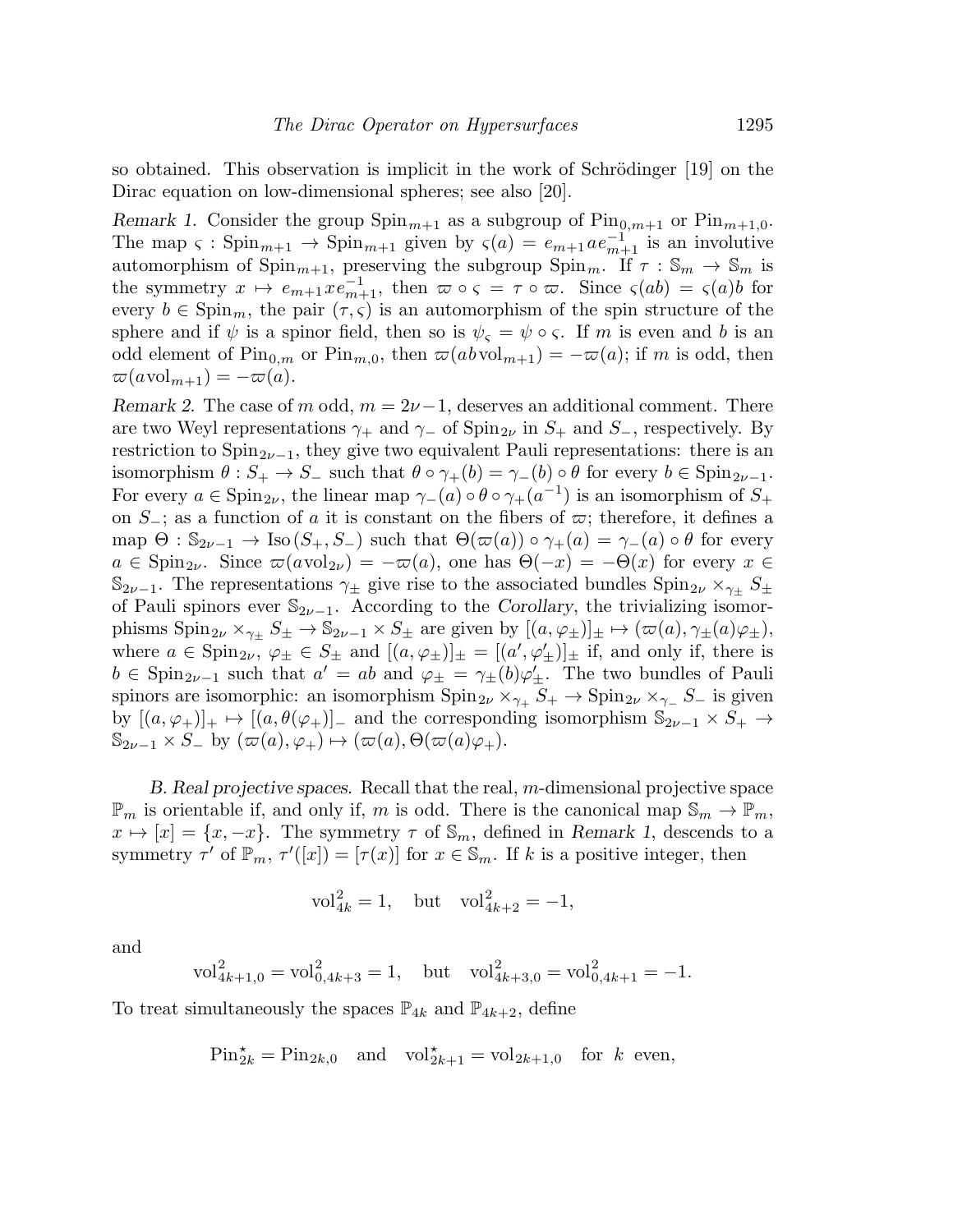and

$$
\text{Pin}_{2k}^{\star} = \text{Pin}_{0,2k} \quad \text{and} \quad \text{vol}_{2k+1}^{\star} = \text{vol}_{0,2k+1} \quad \text{for } k \text{ odd.}
$$

For m even there is the monomorphism of groups  $l: O_m \to SO_{m+1}$  given by  $l(A)e_{\mu} = (\det A)Ae_{\mu}$  for  $\mu = 1, \ldots, m$  and  $l(A)e_{m+1} = (\det A)e_{m+1}$ . By an argument similar to the one used in [5] to determine the spin structures on real projective quadrics it follows that:

- (i) The space  $\mathbb{P}_{4k+1}$  has no spin structure.
- (ii) The space  $\mathbb{P}_{2k}$  has two inequivalent Pin<sub>2<sup>k</sub></sup>-structures (+) and (-),</sub>

$$
\text{Pin}_{2k}^{\star} \xrightarrow{i_{\pm}} \text{Spin}_{2k+1} \to \text{SO}_{2k+1} \to \mathbb{P}_{2k},\tag{16}
$$

corresponding to the two monomorphisms of groups  $i_+$  and  $i_-\$  given by

$$
i_{\pm}(a) = \begin{cases} a & \text{for } a \in \text{Spin}_{2k}, \\ \pm a \text{vol}_{2k+1}^{\star} & \text{for } a = -\alpha(a) \in \text{Pin}_{2k}^{\star} \end{cases}
$$

so that  $\rho \circ i_{\pm} = l \circ \rho$ . The bundle of Dirac spinors associated with each of the pin structures on  $\mathbb{P}_{2k}$  is trivial: this follows from the Corollary and the observation that the Dirac representation of  $\text{Pin}_{2k}^{\star}$  extends to the Pauli representation of  $\text{Spin}_{2k+1}$ . The projection  $\varpi'$ : Spin<sub>2k+1</sub>  $\to \mathbb{P}_{2k}$  is given by  $\varpi'(a) = [\varpi(a)]$ . The pair  $(\tau', \varsigma)$ is now an isomorphism of one pin structure on  $\mathbb{P}_{2k}$  onto the other, as may be seen from the easy-to-check equality  $\varsigma(ai_{+}(b)) = \varsigma(a)i_{-}(b)$  for every  $a \in \mathrm{Spin}_{2k+1}$  and  $b \in \text{Pin}_{2k}^{\star}.$ 

(iii) The space  $\mathbb{P}_{4k-1}$  has two inequivalent spin structures,

$$
\operatorname{Spin}_{4k-1} \to \operatorname{Spin}_{4k}/\mathbb{Z}_2^{\pm} \to \operatorname{SO}_{4k}/\mathbb{Z}_2 \to \mathbb{P}_{4k-1},\tag{17}
$$

where  $\mathbf{Z}_2^{\pm} = \{1, \pm \text{vol}_{4k}\}\$  and  $\mathbb{Z}_2$  is the center of  $SO_{4k}$ . The bundle of Pauli spinors associated with each of these structures is trivial [18]. To see this in detail, let  $a \mapsto [a]_{\pm} = \{a, \pm a \text{vol}_{4k}\}\$ be the canonical homomorphisms of Spin<sub>4k</sub> onto  $\mathrm{Spin}_{4k}/\mathrm{Z}_2^\pm$  $\frac{\pm}{2}$ . The Pauli representation of Spin<sub>4k−1</sub> extends to representations  $\gamma'_{\pm}$ of  $\text{Spin}_{4k}/\mathbf{Z}_2^{\pm}$  $\frac{1}{2}$ , descending from the Weyl representation  $\gamma_{\pm}$  of Spin<sub>4k</sub> in  $S_{\pm}$  such that  $\gamma_{\pm}(\text{vol}_{4k}) = \pm \text{id}_{S_{\pm}}$ , namely  $\gamma'_{\pm}([a]_{\pm}) = \gamma_{\pm}(a)$ .

The automorphism  $\zeta$  descends to an isomorphism of groups,  $\zeta' :$  Spin<sub>4k</sub>/ $\mathbb{Z}_2^+ \to$  $\mathrm{Spin}_{4k}/\mathbf{Z}_2^ \overline{C}$ , such that  $\varsigma'([a]_+) = [\varsigma(a)]_-.$  The pair  $(\tau', \varsigma')$  is now an isomorphism of one spin structure on  $\mathbb{P}_{4k-1}$  onto the other, but not an equivalence of spin structures. The inequivalence of the two structures described in (ii) and (iii) is proved in [3].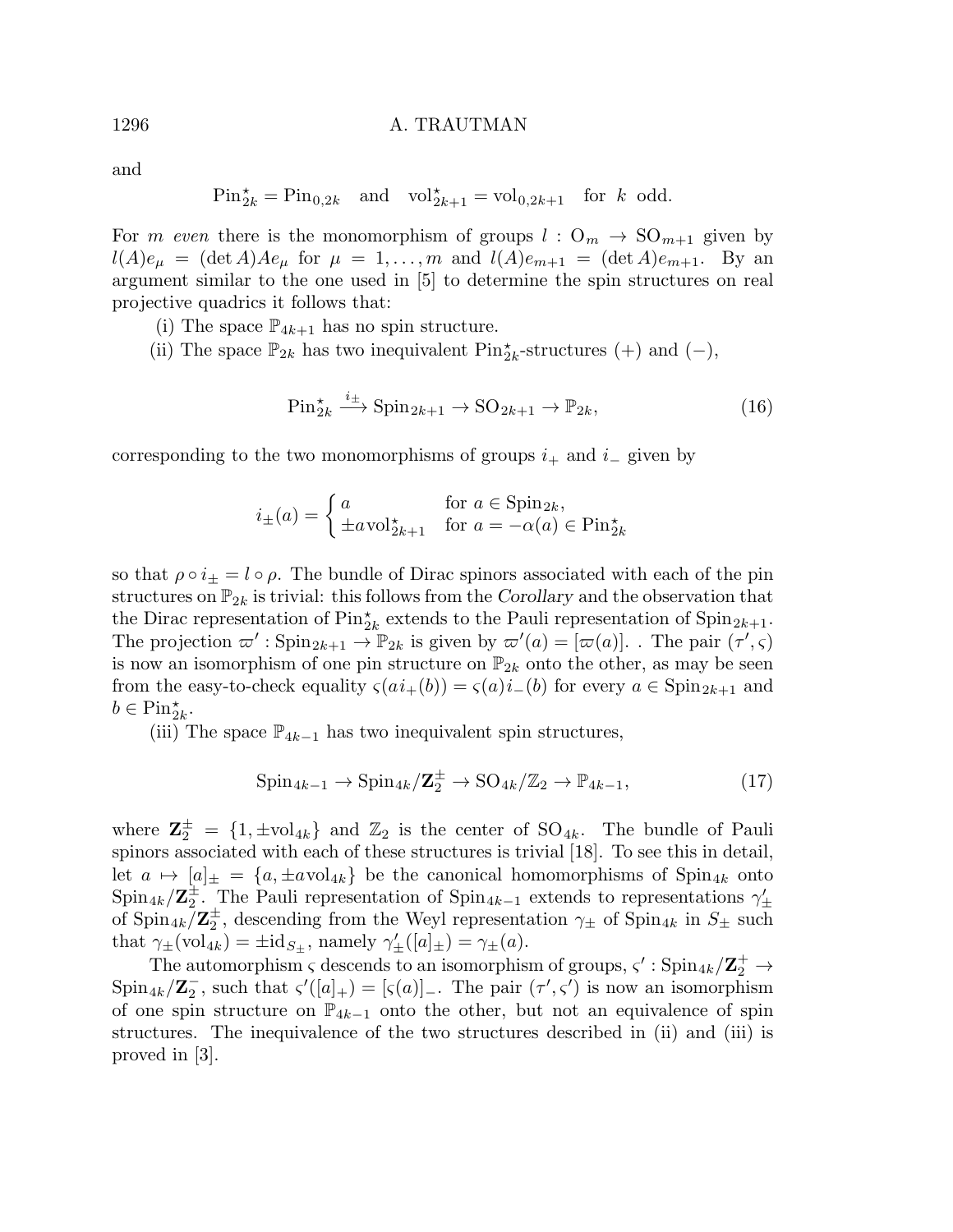#### 5. The Dirac operator

#### 5.1 Covariant differentiation of spinor fields

Let again (13) be a pin structure on an m-dimensional Riemannian space  $M$ . The Levi-Civita connection form on P lifts to a spin $(h)$ -valued spin connection 1form  $\omega$  on Q. For every  $q \in Q$ , there is the orthonormal frame  $\chi(q) = (\chi_{\mu}(q)) \in P$ , where  $\chi_{\mu}(q) \in T_{\varpi(q)}M$  for  $\mu = 1, \ldots, m$ . The spin connection defines on Q the collection  $(\nabla_{\mu})$  of m basic horizontal vector fields such that, for  $\mu = 1, \ldots, m$  and every  $q \in Q$ ,

$$
\nabla_{\mu}\lrcorner\omega=0
$$
 and  $T_q\varpi(\nabla_{\mu}(q))=\chi_{\mu}(q).$ 

For every  $a \in Pin(h)$  they transform according to

$$
\nabla_{\mu}(qa) = T_q \delta(a) \nabla_{\nu}(q) \rho^{\nu}{}_{\mu}(a). \tag{18}
$$

Let  $(e_{\mu})$  be a frame in V and let  $\gamma$  be a spinor representation of Pin(h) in S. Defining  $\gamma^{\mu} = h^{\mu\nu}\gamma_{\nu}$ , where  $(h^{\mu\nu})$  is the inverse of the matrix  $(\langle e_{\nu}, h(e_{\mu}) \rangle)$ , and using Eqs  $(3)$  and  $(4)$ , one obtains

$$
\gamma \circ \alpha(a)\gamma^{\mu} = \rho^{\mu}{}_{\nu}(a^{-1})\gamma^{\nu}\gamma(a). \tag{19}
$$

Let  $\psi: Q \to S$  be a spinor field of type  $\gamma$ . Its covariant derivative is a map  $\nabla \psi$ :  $Q \to \text{Hom}(V, S)$  such that, for every  $v = v^{\mu} e_{\mu} \in V$ , one has  $\langle v, \nabla \psi \rangle = v^{\mu} \nabla_{\mu} \psi$ , where

$$
\nabla_{\mu}\psi = \nabla_{\mu}\lrcorner\,\mathrm{d}\psi.
$$

#### 5.2 The classical and the modified Dirac operators

In the notation of the preceding paragraph, the *classical Dirac operator*  $D^{cl}$ is given by

$$
D^{\text{cl}}\psi = \gamma^{\mu}\nabla_{\mu}\psi. \tag{20}
$$

According to (18) and (19), the classical Dirac operator maps a spinor field of type  $\gamma$  into a spinor field of type  $\gamma \circ \alpha$ .

Let  $\gamma_{m+1}$  be the isomorphism intertwining the representations  $\gamma$  and  $\gamma \circ \alpha$ , as described in Prop. 2. The modified Dirac operator,

$$
D = \gamma_{m+1} D^{\text{cl}},\tag{21}
$$

preserves the type of the spinor field and the corresponding eigenvalue equation  $D\psi = \lambda \psi$  is meaningful on non-orientable pin manifolds [5,9]. To summarize, one has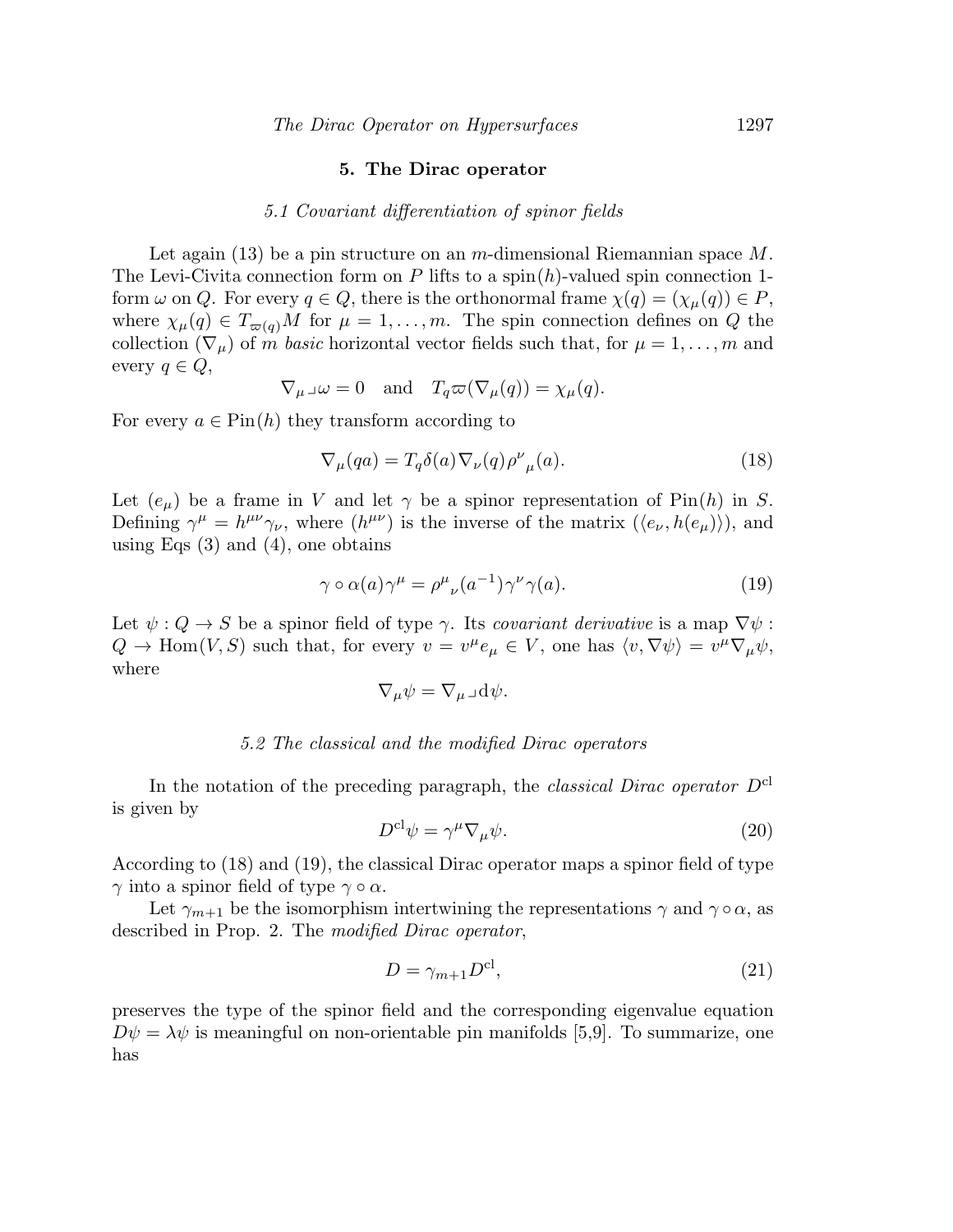**Proposition 6.** The classical Dirac operator (20) maps a spinor field of type  $\gamma$ into a spinor field of type  $\gamma \circ \alpha$ ; the modified Dirac operator (21) preserves the type of spinor fields.

If the dimension  $m$  of  $M$  is *even*, then one can use the vector representation Ad in the definition of the pin structure on  $M$ . The classical Dirac operator preserves then the type of spinor fields and there is no need for its modification. Using the decomposition of the space of Dirac spinors into the sum of spaces of Weyl spinors and the form of the Dirac matrices given in part (i) of Prop. 2, one can represent the classical and the modified Dirac operators as

$$
D^{\text{cl}} = \begin{pmatrix} 0 & D^- \\ D^+ & 0 \end{pmatrix} \text{ and } D = \begin{pmatrix} 0 & \mathrm{i} D^- \\ -\mathrm{i} D^+ & 0 \end{pmatrix},
$$

where  $D^{\pm}$  are the *Weyl operators*: they act on Weyl spinor fields and change their helicity. For an even-dimensional spin manifold, if  $\psi$  is a Dirac spinor field, then so is  $\gamma_{m+1}\psi$ . Therefore, the operators D and  $-D$  are equivalent,  $-D = \gamma_{m+1}D\gamma_{m+1}^{-1}$ , and the spectra of both  $D$  and  $D^{cl}$  are symmetric.

If M is an odd-dimensional spin manifold, then the interesting object is the Pauli operator  $D_0 = \sigma^\mu \nabla_\mu$  acting on Pauli spinor fields. According to Prop. 2 and 3, one can write

$$
D^{\mathrm{cl}} = \begin{pmatrix} D_0 & 0 \\ 0 & -D_0 \end{pmatrix} \quad \text{and} \quad D = \begin{pmatrix} 0 & D_0 \\ D_0 & 0 \end{pmatrix}.
$$

In this case, however, the operators  $D_0$  and  $-D_0$  are not equivalent and the spectrum of  $D_0$  need not be symmetric. Each of the operators  $D_0$  and  $-D_0$  is 'equally good'. In other words, the spectrum of an odd-dimensional spin manifold is defined only up to 'mirror symmetry',  $\lambda \mapsto -\lambda$ .

Irrespective of the parity of m, if M is a spin manifold and  $\psi$  is a Dirac or Cartan spinor field, then  $\gamma_{m+1}\psi$  is a spinor field of the same type. From (8) one obtains  $(1 + \gamma_{m+1})^{-1} = \frac{1}{2}$  $\frac{1}{2}(1 - \gamma_{m+1})$  and  $D = (1 + \gamma_{m+1})D^{\text{cl}}(1 + \gamma_{m+1})^{-1}$  so that if  $D^{cl}\psi = \lambda \psi$  then  $D\psi' = \lambda \psi'$ , where  $\psi' = (1 + \gamma_{m+1})\psi$ .

## 6. Pin structures on hypersurfaces

#### 6.1 Existence

Let M be a hypersurface in a proper Riemannian spin  $(m + 1)$ -manifold N, defined by an isometric immersion  $f : M \to N$ . The hypersurface need not be orientable. The normal bundle  $T^{\perp}M$  is a line bundle and the Whitney sum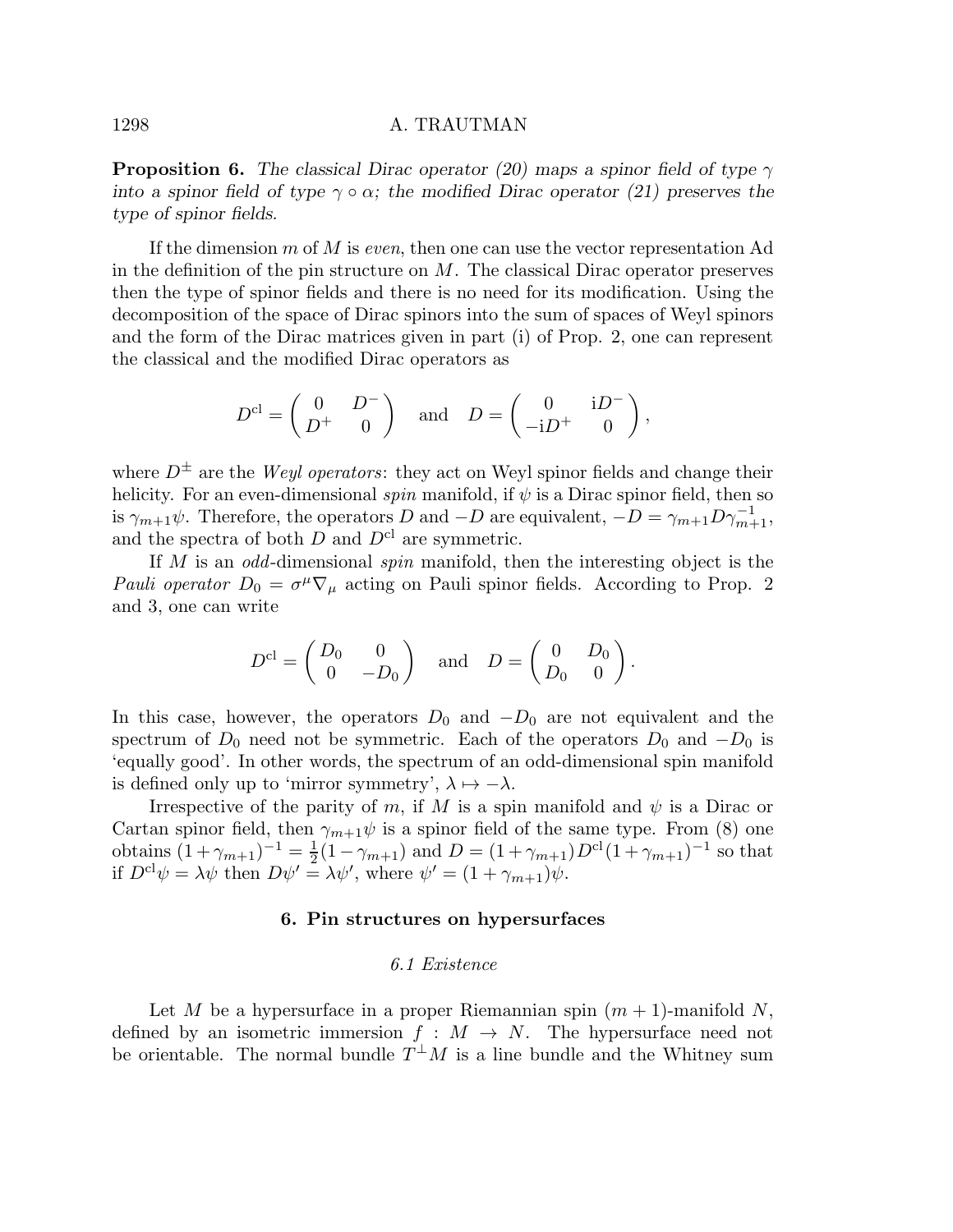$TM \oplus T^{\perp}M$  is isomorphic to the pullback of TN to M by Tf. Since N is spin, its first and second Stiefel-Whitney classes vanish and the Whitney theorem gives

$$
w_1(TM) + w_1(T^{\perp}M) = 0
$$
 and  $w_2(TM) + w_1(TM)w_1(T^{\perp}M) = 0.$ 

Therefore, according to the Karoubi theorem [1], the hypersurface M has a  $\text{Pin}_{0,m-1}$ structure. For example, since  $\mathbb{P}_n$  is a spin manifold for  $n \equiv 3 \mod 4$ , and the real projective quadric  $Q_{k,l} = (\mathbb{S}_k \times \mathbb{S}_l)/\mathbb{Z}_2$  is orientable for  $k+l$  even, the natural immersion  $Q_{k,l} \to \mathbb{P}_{k+l+1}$  gives, for  $k+l \equiv 2 \mod 4$ , a spin structure on the quadric with a proper Riemannian metric, see [4].

According to general theory  $[8]$ , two immersions of M into N, which are homotopic one to another, give rise to isomorphic pin structures on  $M$ . The circle  $\mathbb{S}_1$  is known to have two inequivalent spin structures: the trivial one,  $Spin_1 =$  $\mathbb{Z}_2 \to \mathbb{Z}_2 \times U_1 \to U_1 = SO_2 \to \mathbb{S}_1$  and the non-trivial structure, corresponding to the 'squaring' map,  $Spin_2 = U_1 \stackrel{sq}{\longrightarrow} U_1 = SO_2$ . Up to homotopy, all immersions of  $\mathbb{S}_1$  into  $\mathbb{R}^2$  are classified by integers: with  $n \in \mathbb{Z}$ ,  $n \neq 0$ , there is associated the class represented by the immersion  $U_1 \to \mathbb{C} = \mathbb{R}^2$  given by  $z \mapsto z^n$ . One can easily verify that the spin structures on the circle corresponding to immersions with  $n$ even (resp., odd) are trivial (resp., non-trivial).

#### 6.2 Construction

Let

$$
\operatorname{Spin}_{m+1} \to Q' \xrightarrow{\chi'} P' \xrightarrow{\pi'} N \tag{22}
$$

be a spin structure on N and let  $\pi : P \to M$  be the  $O_m$ -bundle of all orthonormal frames on the hypersurface M immersed by  $f$  isometrically in  $N$ . Define the map  $f': P \to P'$  so that if  $p = (p_\mu) \in P$  and  $x = \pi(p)$ , then the frame  $f'(p) = (f'_i(p))$ at  $f(x) \in N$   $(i = 1, \ldots, m + 1)$  is given by

$$
f'_{\mu}(p) = (T_x f)(p_{\mu}) \quad \text{for} \quad \mu = 1, \dots, m
$$

and  $f'_{m+1}(p)$  is a unit vector at  $f(x)$ , orthogonal to  $T_x f(T_x M)$  and oriented in such a way that  $f'(p) \in P'$ . It is clear that  $f'$  is an injection. Let  $\iota : Pin_{0,m} \to Spin_{m+1}$ be as in (10) for  $k = 0$  and  $l = m$  and let  $\kappa : \mathcal{O}_m \to \mathcal{SO}_{m+1}$  be the corresponding monomorphism of the orthogonal groups,  $\kappa \circ \rho = \rho \circ \iota$ . For every  $A \in \mathcal{O}_m$  and  $p \in P$ , one has  $f'(p) = f'(p) \kappa(A)$ . Therefore, the pair  $(f, f')$  is a morphism of principal bundles. The  $\text{pin}_{0,m}$ -structure on M is now given as a bundle  $\chi: Q \to P$ induced from the bundle  $\chi': Q' \to P'$  by the map f'. Explicitly,

$$
Q = \{(p, q') \in P \times Q' : f'(p) = \chi'(q')\}, \quad \chi(p, q') = p.
$$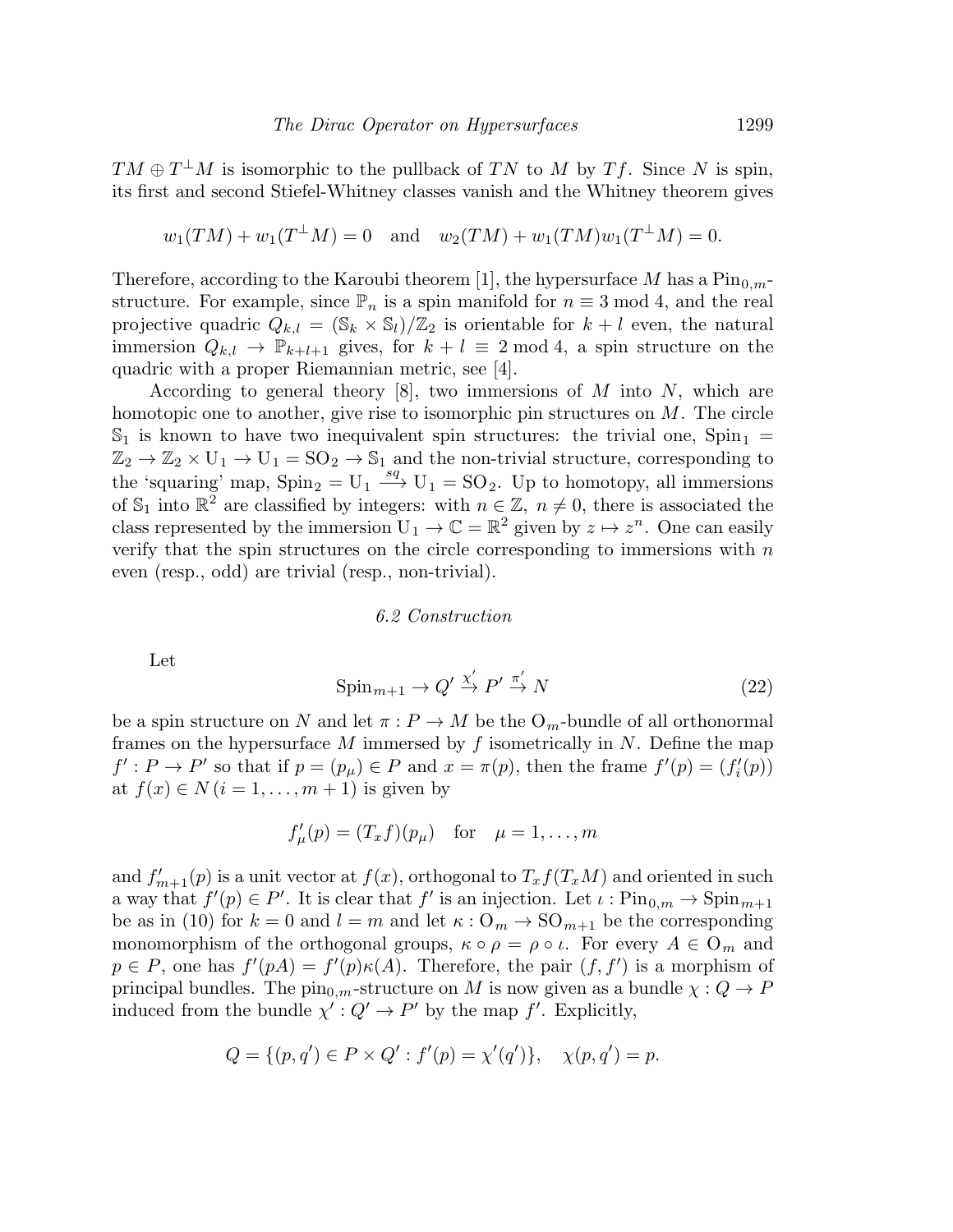The action of  $\text{Pin}_{0,m}$  on Q is given by

$$
(p, q')a = (p\rho(a), q'\iota(a))
$$
\n(23)

so that  $\chi((p,q')a) = \chi(p,q')\rho(a)$  for every  $a \in \text{Pin}_{0,m}$ .

The pin structure on a hypersurface  $M$ , constructed in this manner, is said to be *induced* by the immersion  $f : M \to N$ .

Let  $\gamma' : Spin_{m+1} \to GL(S)$  be a spinor representation and let  $\psi' : Q' \to S$ be a spinor field on N of type  $\gamma'$ . It follows from (23) that its restriction  $\psi$  to Q,  $\psi(p,q') = \psi'(q')$ , is a spinor field on M of type  $\gamma = \gamma' \circ \iota$ .

#### 6.3 Spinors on hypersurfaces in Euclidean spaces

As an important special case, consider a hypersurface M immersed in the Euclidean space  $\mathbb{R}^{m+1}$  with its standard flat proper-Riemannian metric.

**Proposition 7.** Let  $f$  be an isometric immersion of a hypersurface  $M$  in the Euclidean space  $\mathbb{R}^{m+1}$ . The pin-structure on M, induced by the immersion,

$$
\text{Pin}_{0,m} \to Q \stackrel{\chi}{\to} P \stackrel{\pi}{\to} M,
$$

is such that the bundle of Dirac (m even) or Pauli (m odd) spinors on M is trivial.

Since the spin structure (22) of the ambient space reads now

$$
\text{Spin}_{m+1} \to \mathbb{R}^{m+1} \times \text{Spin}_{m+1} \to \mathbb{R}^{m+1} \times \text{SO}_{m+1} \to \mathbb{R}^{m+1},
$$

the map  $f': P \to \mathbb{R}^{m+1} \times \text{SO}_{m+1}$ , defined in the preceding paragraph, can be written as  $f' = (f \circ \pi, F)$ , where

$$
F: P \to \mathrm{SO}_{m+1} \tag{24}
$$

satisfies  $F(pA) = F(p)\kappa(A)$  for every  $p \in P$  and  $A \in \mathcal{O}_m$ . Let  $k : P \to M \times {\rm SO}_{m+1}$ be the map  $k = (\pi, F)$ . The definition of Q can be simplified to read

$$
Q = \{(x, a) \in M \times \text{Spin}_{m+1} : (x, \rho(a)) \in k(P)\}.
$$

Since k is injective, the projection  $\chi: Q \to P$  is well-defined. If  $p = \chi(x, a)$ , then the definition of Q implies

$$
F(p) = \rho(a). \tag{25}
$$

The action of  $\text{Pin}_{0,m}$  on Q is now given by  $(x, a)b = (x, a\iota(b))$ , where  $(x, a) \in Q$ and  $b \in \text{Pin}_{0,m}$ . The bundle  $Q \times_{\iota} \text{Spin}_{m+1} \to M$ , obtained by extending the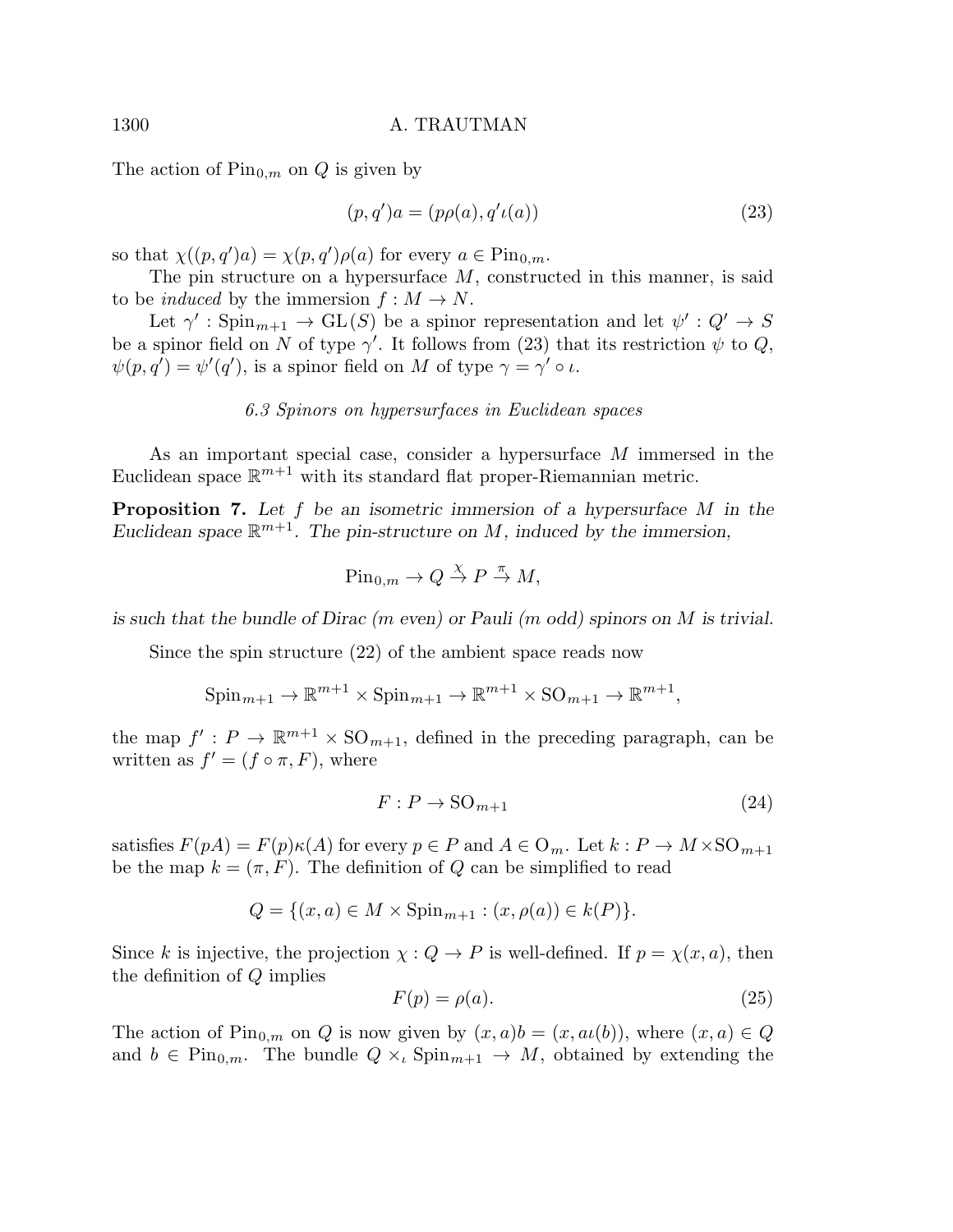structure group  $\text{Pin}_{0,m}$  of Q to  $\text{Spin}_{m+1}$ , is isomorphic with the trivial bundle  $M \times \text{Spin}_{m+1} \to M$ : an isomorphism is given by  $[((x, a), a')] \mapsto (x, aa')$ , where  $(x, a) \in Q$  and  $a' \in \text{Spin}_{m+1}$ . The spinor representation  $\gamma' : \text{Spin}_{m+1} \to \text{GL}(S)$ extends  $\gamma = \gamma' \circ \iota$ . For m even (resp., odd), one takes  $\gamma'$  to be a Pauli (resp., Weyl) representation, so that  $\gamma$  is the Dirac (resp., Pauli) representation. Applying Prop. 4 to the present case, with  $G = \text{Pin}_{0,m}$  and  $G' = \text{Spin}_{m+1}$ , one obtains that the bundle of spinors  $Q \times_{\gamma} S \to M$  is trivial. Let  $\psi : Q \to S$  be a spinor field of type  $\gamma$  on M, i.e.  $\psi(x, a\iota(b)) = \gamma(b^{-1})\psi(x, a)$  for every  $(x, a) \in Q$  and  $b \in \text{Pin}_{0,m}$ . The map  $Q \to S$ , given by  $(x, a) \mapsto \gamma'(a)\psi(x, a)$ , is constant on the fibers of  $Q \to M$ . There thus exists a map

$$
\Psi: M \to S \tag{26}
$$

such that

$$
\Psi(x) = \gamma'(a)\psi(x,a) \tag{27}
$$

for every  $(x, a) \in Q$ . Conversely, for every map (26), the *Schrödinger transfor*mation (27) defines a spinor field  $\psi$  of type  $\gamma = \gamma' \circ \iota$  on M. An equivalent way of defining the map  $\Psi$  associated with the spinor field  $\psi$  of type  $\gamma$  is to consider the latter's extension  $\psi'$  to the trivial bundle  $M \times {\rm Spin}_{m+1} \to M$  such that  $\psi'(x, a) = \psi(x, a)$  for every  $(x, a) \in Q$  and  $\psi'(x, ab) = \gamma'(b^{-1})\psi'(x, a)$  for every  $x \in M$  and  $a, b \in \text{Spin}_{m+1}$ . If  $s : M \to M \times \text{Spin}_{m+1}$  is the standard section  $s(x) = (x, 1)$ , then

$$
\varPsi=\psi'\circ s.
$$

#### 7. A formula for the Dirac operator on orientable hypersurfaces

#### 7.1 The general case

Assume, for simplicity, that the hypersurface  $M$ , immersed isometrically in  $\mathbb{R}^{m+1}$ , is connected, orientable and has been oriented by distinguishing a connected component  $SP$  of its bundle  $P$  of all orthonormal frames. The pin structure on M, induced by the immersion f, can be now restricted to the group  $Spin_m$  by taking  $SQ = \chi^{-1}(SP)$ , see (13) and (14).

The map (24) restricted to SP defines the Gauss map  $n : M \to \mathbb{S}_m \subset \mathbb{R}^{m+1}$ of unit normals to M. It is given by  $n(\pi(p)) = F(p)e_{m+1}$  and, by virtue of (25), for every  $(x, a) \in Q$ , one has

$$
n(x) = ae_{m+1}a^{-1},
$$
\n(28)

where the product on the right is given by multiplication in  $Pin_{0,m+1}$ . Let  $\gamma$  be a spinor representation of  $\text{Pin}_{0,m+1}$  in S; by restriction, it gives rise to representations of its subgroups,

$$
\mathrm{Spin}_m \to \mathrm{Spin}_{m+1} \to \mathrm{Pin}_{0,m+1} \overset{\gamma}{\to} \mathrm{GL}(S).
$$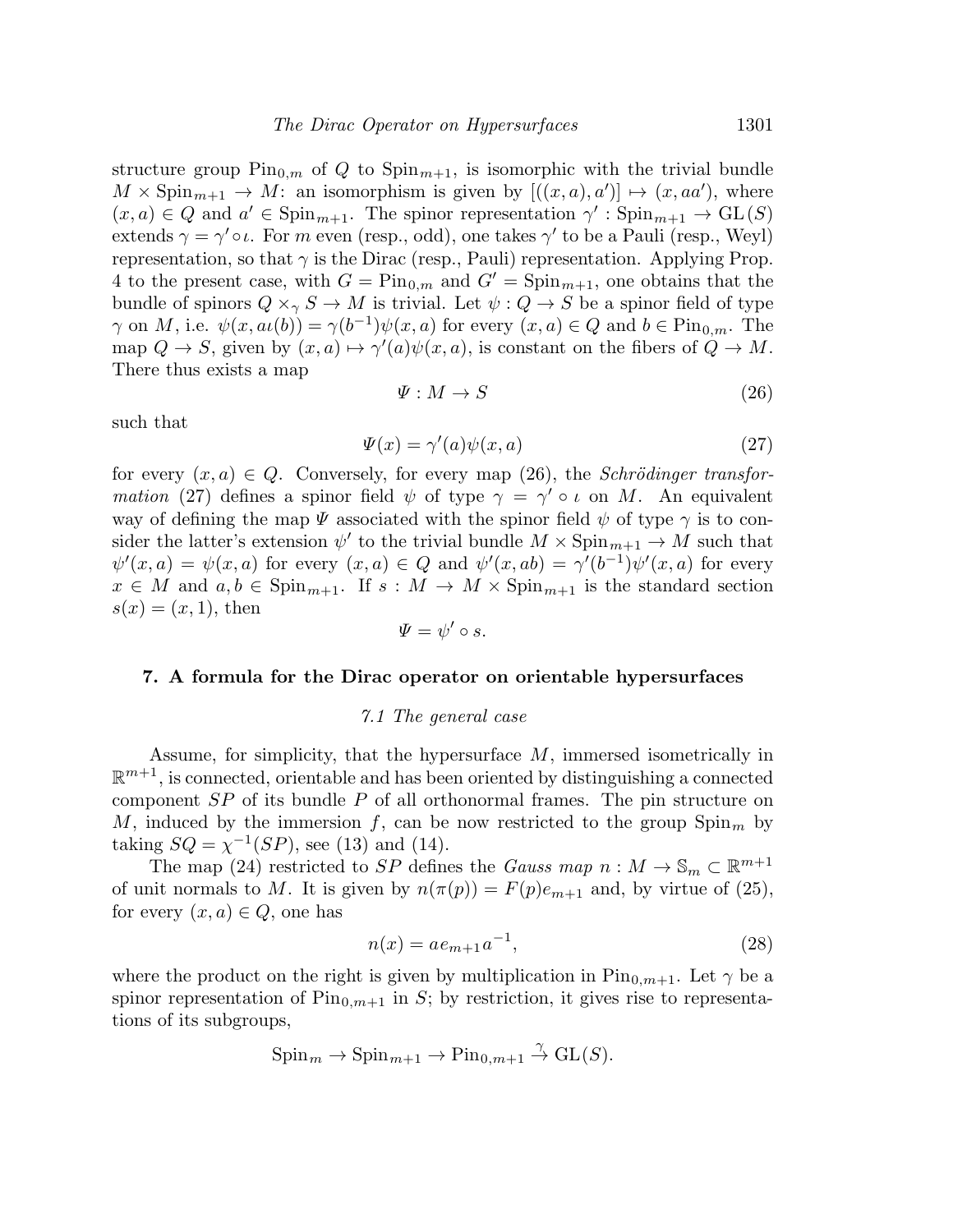Since the first two arrows are standard injections, there is now no need to introduce a separate notation for the restrictions and to distinguish  $\gamma$  and  $\gamma'$  as in Prop. 4. In particular, for every  $i = 1, \ldots, m + 1$ , one has the Dirac matrix  $\gamma_i = \gamma(e_i)$  and

if 
$$
\sigma_{ij} = \gamma_i \gamma_j + \delta_{ij}
$$
, then  $\sigma_{ij} + \sigma_{ji} = 0$  (29)

for  $i, j = 1, \ldots m + 1$ .

The following identities are useful:

$$
\gamma_i \sigma_{jk} = \gamma_{[i} \gamma_j \gamma_{k]} + \delta_{ik} \gamma_j - \delta_{ij} \gamma_k, \tag{30}
$$

$$
\sigma_{ij}\sigma_{kl} = \gamma_{[i}\gamma_j\gamma_k\gamma_{l]} + \delta_{ik}\sigma_{jl} - \delta_{jk}\sigma_{il} + \delta_{jl}\sigma_{ik} - \delta_{il}\sigma_{jk} + \delta_{il}\delta_{jk} - \delta_{ik}\delta_{jl},\tag{31}
$$

where it is understood that there is antisymmetrization over the indices included in square brackets. By applying  $\gamma$  to both sides of (28), one obtains, for every  $(x, a) \in Q$ ,

$$
\boldsymbol{n}(x) = \gamma(a)\gamma_{m+1}\gamma(a^{-1}), \quad \text{where} \quad \boldsymbol{n} = \gamma \circ n = \sum_{i} n_{i}\gamma_{i}.
$$
 (32)

According to Prop. 6, the modified Dirac operator D maps a spinor field  $\psi$  of type  $\gamma$  into a spinor field of the same type. There thus exists a linear differential operator  $\mathcal{D}$ , the *Schrödinger transform* of  $D$ , acting on maps from  $M$  to  $S$ , such that

$$
\gamma(a)(D\psi)(x,a) = (\mathcal{D}\Psi)(x),\tag{33}
$$

where  $(x, a) \in Q$  and  $\Psi$  is given by (27). Symbolically,

$$
\mathcal{D} = \gamma(a) D\gamma(a^{-1}).
$$

Since D anticommutes with  $\gamma_{m+1}$ , one obtains from (32)

$$
\mathcal{D}\boldsymbol{n} + \boldsymbol{n}\mathcal{D} = 0. \tag{34}
$$

Let  $\partial_i$  denote the (constant) vector field on  $\mathbb{R}^{m+1}$  given by differentiation with respect to the *i*<sup>th</sup> Cartesian coordinate  $x_i$ , i.e.  $\partial_i \varphi = e_i \Box \mathrm{d} \varphi$  for every function  $\varphi$ on  $\mathbb{R}^{m+1}$ . The field of unit normals,  $n = \sum_i n_i \partial_i$ , defines a collection of  $\frac{1}{2}m(m+1)$ vector fields  $n_i\partial_j - n_j\partial_i$  (1 ≤ i < j ≤ m + 1) tangent to the hypersurface.

To determine explicitly the Schrödinger transform  $D$  of the modified Dirac operator, consider the extension  $\psi'$  of a spinor field of type  $\gamma$  on M defined at the end of Sec. 6.3. The connection form on  $SQ$  extends to a spin<sub>m+1</sub>-valued connection form  $(\omega'_{ij})$  on  $M \times \text{Spin}_{m+1}$ . With the conventions of Eq. (29), the covariant exterior derivative of  $\psi'$  is

$$
\text{hor } d\psi' = d\psi' - \frac{1}{4} \sum_{i,j} \sigma_{ij} \omega'_{ij} \psi'.
$$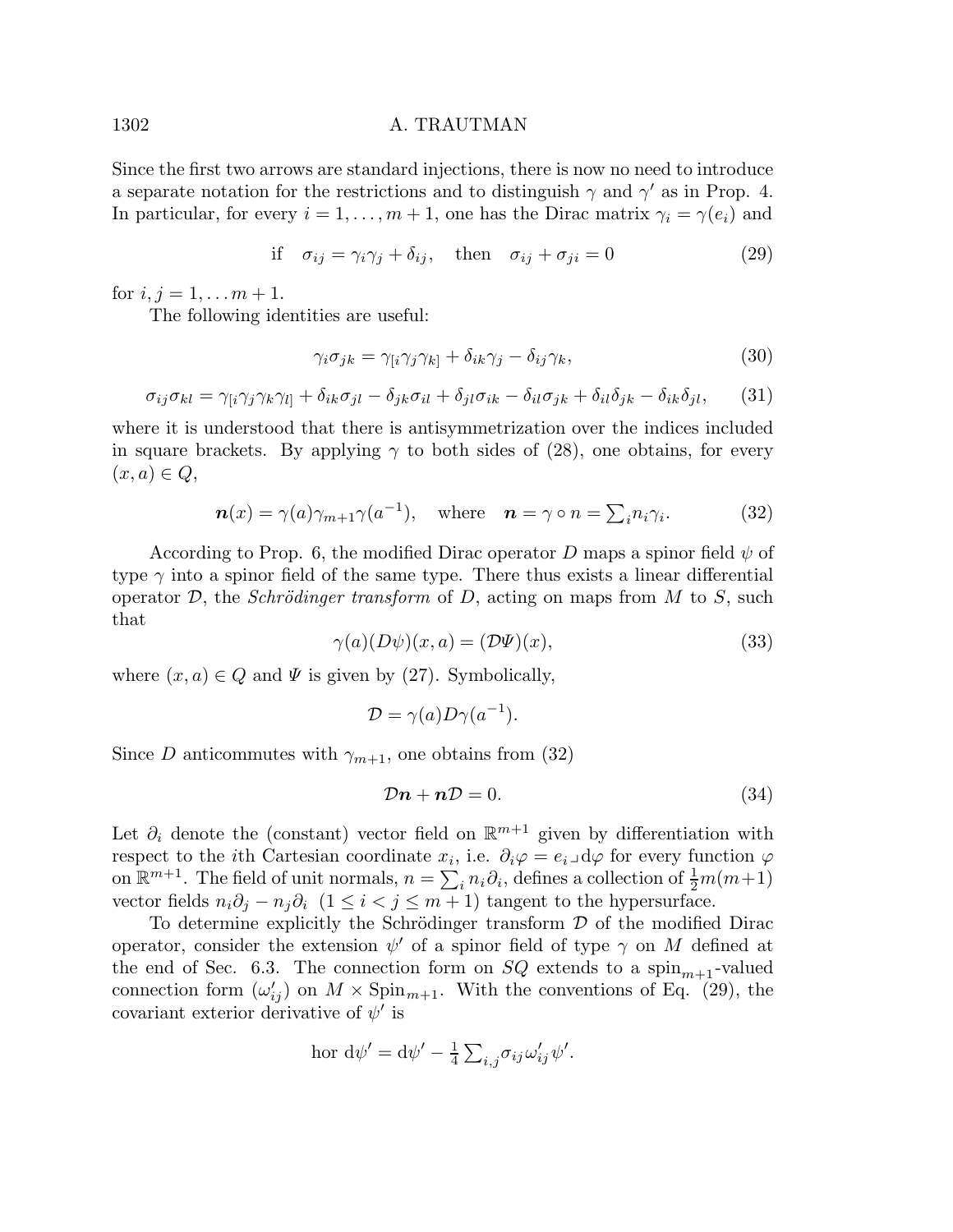The connection form pulled back to  $M$  by the standard section  $s$  is

$$
\omega_{ij} = s^* \omega'_{ij} = n_i \mathrm{d} n_j - n_j \mathrm{d} n_i.
$$

Let  $\varepsilon = dx_1 \wedge ... \wedge dx_{m+1}$  denote the canonical volume form on  $\mathbb{R}^{m+1}$  and let  $\varepsilon_i = e_i$  so that  $d\psi \wedge \varepsilon_i = \varepsilon \partial_i \psi$  and  $\omega_{kl} \wedge \varepsilon_i = (n_k \partial_i n_l - n_l \partial_i n_k) \varepsilon$  on M. Noting that the m-form  $n \in \mathcal{E}$  is the volume form of the hypersurface, using an expression of the Dirac operator with the help of differential forms [9,24] and pulling it back to  $M$  by the section  $s$ , one obtains

$$
(n \log \mathcal{D}\Psi) = \sum_{i,j} \sigma_{ij} n_i n \log \left( (\mathrm{d}\Psi - \frac{1}{4} \sum_{k,l} \sigma_{kl} \omega_{kl} \Psi) \wedge \varepsilon_j \right).
$$

With the help of Eqs (30) and (31) one finds

$$
\mathcal{D} = \sum_{i,j} \sigma_{ij} n_i \partial_j + \frac{1}{2} \text{div} \, n,\tag{35}
$$

where the 'intrinsic divergence' div is given by

$$
\mathrm{div} n = \sum_{i,j} (\delta_{ij} - n_i n_j) \partial_i n_j.
$$

The differential operator  $\sum_{i,j} \sigma_{ij} n_i \partial_j$  has been studied by Delanghe and Sommen [21] who refer it to an unpublished thesis by Lounesto; see also [22,23] and the bibliography given there. The divergence term in  $(35)$  is essential for  $\mathcal D$  to correspond to the intrinsic (modified) Dirac operator on  $M$ . In the special case when M is the hyperplane given by  $x_{m+1} = 0$ , one has  $n_i = \delta_{i,m+1}$  and D reduces to  $\gamma_{m+1} \sum_{\mu=1}^m \gamma_{\mu} \partial_{\mu}$ .

# 7.2 The case of odd-dimensional hypersurfaces

If the hypersurface M is odd-dimensional,  $m = 2\nu - 1$ , and orientable, then it is enough to consider its bundle of Pauli spinors, which is of fiber dimension  $2^{\nu-1}$ . Let  $\gamma_i$ ,  $i = 1, \ldots, 2\nu$ , be the Dirac matrices associated with the ambient space  $\mathbb{R}^{2\nu}$  and put  $\gamma_{2\nu+1} = \gamma_1 \ldots \gamma_{2\nu}$ . The matrix  $\gamma_{2\nu+1}$  is unchanged by the Schrödinger transformation; its eigenvectors are Pauli spinors and the space of Cartan spinors S, associated with M, decomposes into the sum  $S_+ \oplus S_-$  of spaces of Pauli spinors. Since  $\gamma_{2\nu+1}$  commutes with the operator  $\mathcal D$  (and also with D), it suffices to consider eigenfunctions of  $\mathcal D$  with values in one or the other space of Pauli spinors; see Remark 2 in Sec. 4.3; it applies, mutatis mutandis, to all odd-dimensional hypersurfaces in  $\mathbb{R}^{m+1}$ . Taking the Dirac matrices  $\gamma_i$  in the form described in part (i) of Prop. 2 one can write

$$
\boldsymbol{n} = \begin{pmatrix} 0 & \boldsymbol{n}^- \\ \boldsymbol{n}^+ & 0 \end{pmatrix},
$$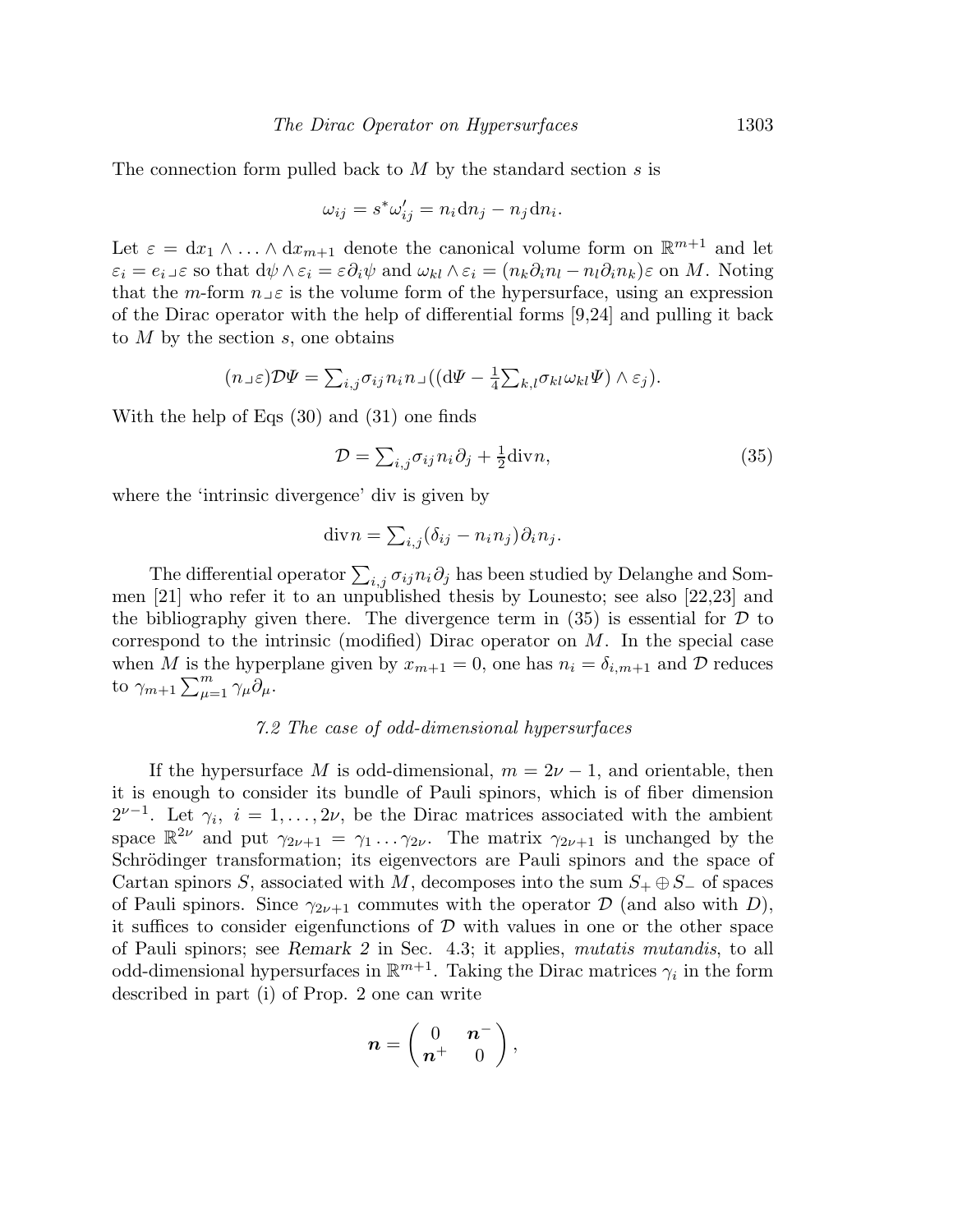where, for every  $x \in \mathbb{R}^{m+1}$ ,  $n^{\pm}(x) : S_{\pm} \to S_{\mp}$ . The matrices  $\sigma_{ij}$ , corresponding to even elements of the Clifford algebra, preserve the helicity,

$$
\sigma_{ij} = \begin{pmatrix} \sigma_{ij}^+ & 0 \\ 0 & \sigma_{ij}^- \end{pmatrix}.
$$

The same is true of the Dirac operator,

$$
\mathcal{D} = \begin{pmatrix} \mathcal{D}^+ & 0 \\ 0 & \mathcal{D}^- \end{pmatrix},
$$

and (34) gives

$$
\mathcal{D}^{\pm}\boldsymbol{n}^{\mp}+\boldsymbol{n}^{\mp}\mathcal{D}^{\mp}=0.
$$

If  $\Phi : M \to S_+$  is an eigenfunction of  $\mathcal{D}^+$  with eigenvalue  $\lambda$ , then  $n^+\Phi : M \to S_$ is an eigenfunction of  $\mathcal{D}^-$  with eigenvalue  $-\lambda$ .

# 7.3 The case of a foliation of  $\mathbb{R}^{m+1}$  by hypersurfaces

Consider an open subset U of  $\mathbb{R}^{m+1}$  foliated by a family of hypersurfaces. The Gauss map defines now a field n on U. Let  $\partial/\partial r = \sum_i n_i \partial_i$  be the derivative along *n*. Define the classical Dirac operator in  $\mathbb{R}^{m+1}$  as

$$
\partial = \sum_i \gamma_i \partial_i.
$$

A simple computation, based on (29) gives

$$
n\partial = \mathcal{D} - (\frac{\partial}{\partial r} + \frac{1}{2} \text{div} n). \tag{36}
$$

Similar formulae, expressing the split of the Dirac operator  $D$  on a manifold with boundary into parts tangential and transversal to the boundary, are used in the index theory of  $D$  [7,25].

For m odd, in the notation of Sec. 7.2, one has

$$
\partial=\begin{pmatrix} 0&\partial^-\\ \partial^+&0\end{pmatrix}.
$$

Eq. (36) gives now

$$
\boldsymbol{n}^{\mp}\boldsymbol{\partial}^{\pm}=\mathcal{D}^{\pm}-(\frac{\partial}{\partial r}+\frac{1}{2}\mathrm{div}\,n).
$$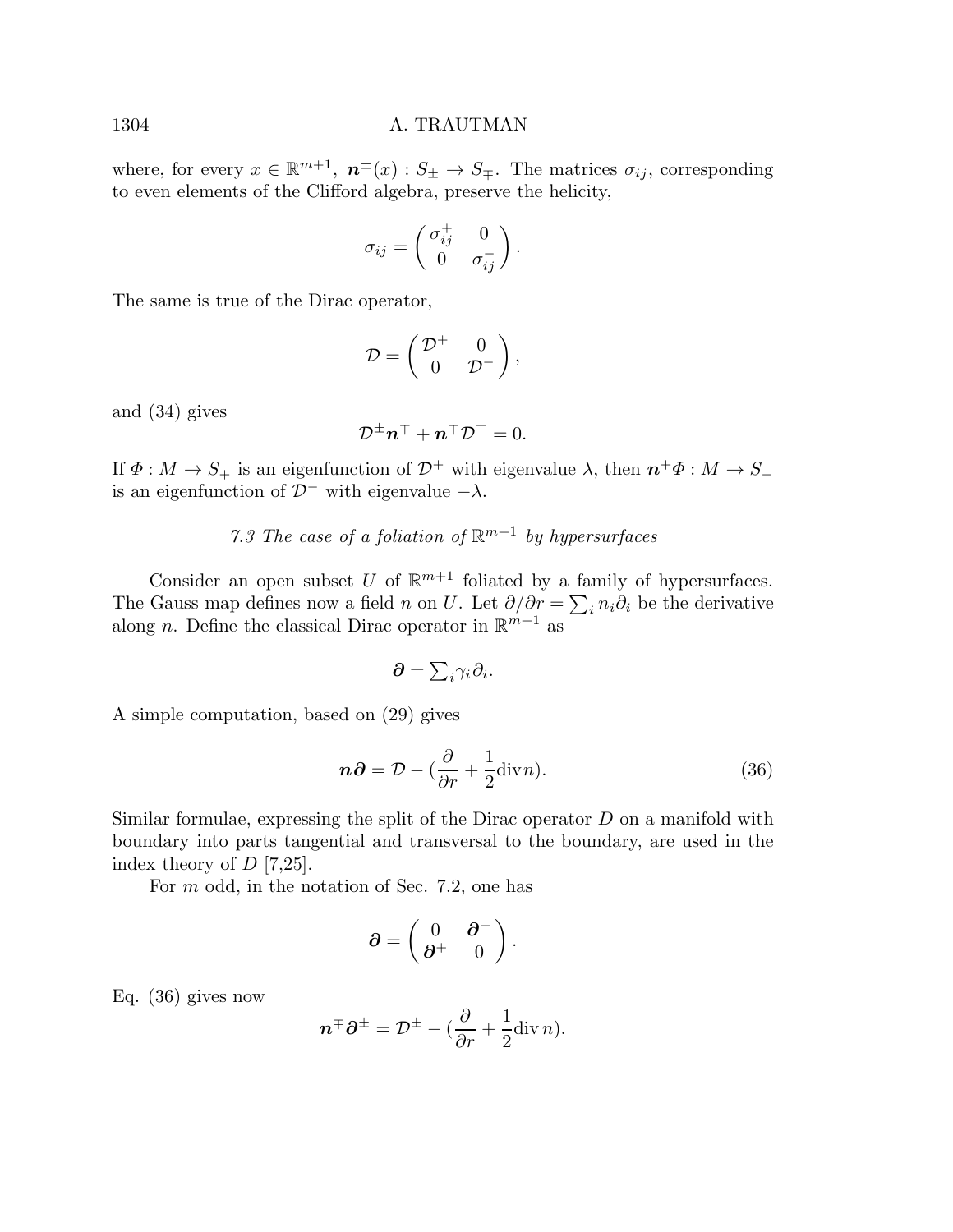#### 8 Applications

# 8.1 The spectrum of the sphere  $\mathbb{S}_m$

Let the integer m be > 1. The set  $U = \{x = (x_i) \in \mathbb{R}^{m+1} : x \neq 0\}$  is foliated by the spheres  $r = \text{const.} > 0$ , where  $r = (x_1^2 + ... + x_{m+1}^2)^{1/2}$ . Since now  $n_i = x_i/r$ , one has divn =  $m/r$ . The differential operators  $r(n_i\partial_i - n_j\partial_i)$  generalize the operator  $\vec{L} = \vec{r} \times \vec{p}$  of 'orbital angular momentum' and the operator  $r \sum_{i,j} \sigma_{ij} n_i \partial_j$ corresponds to the 'spin-orbit coupling' term  $\vec{\sigma} \vec{L}$  of quantum mechanics in  $\mathbb{R}^3$ . If  $r = 1$ , then, by virtue of (31),

$$
(\sum_{i,j} \sigma_{ij} x_i \partial_j)^2 + (m-1) \sum_{i,j} \sigma_{ij} x_i \partial_j + \Delta = 0,
$$

where  $\Delta$  is the Laplace operator on  $\mathbb{S}_m$ . Together with (35), this gives

$$
(\mathcal{D} - \frac{1}{2}m)(\mathcal{D} + \frac{1}{2}m - 1) + \Delta = 0.
$$

If  $\Psi$  :  $\mathbb{S}_m \to S$  is an eigenfunction of  $\mathcal{D}$ , then it is also an eigenfunction of  $\Delta$ . Every eigenvalue of  $\Delta$  on  $\mathbb{S}_m$  is known to be of the form  $-l(l+m-1)$  for some  $l = 0, 1, \ldots$  Therefore, if  $\mathcal{D}\Psi = \lambda \Psi$ , then  $(\lambda - \frac{1}{2}m)(\lambda + \frac{1}{2}m - 1) = l(l + m - 1)$ , i.e. either  $\lambda = l + \frac{1}{2}m$  or  $\lambda = -l - \frac{1}{2}m + 1$ . If  $\tilde{\mathcal{D}}\Psi = (-\frac{1}{2}m + 1)\Psi$ , then  $\Delta\Psi = 0$ ; therefore,  $\Psi$  is a constant and (35) gives  $\mathcal{D}\Psi = \frac{1}{2}m\Psi$ . Since  $m \neq 1$ , the equality  $\left(-\frac{1}{2}m+1\right)\Psi = \frac{1}{2}m\Psi$  implies  $\Psi = 0$  and so the number  $-\frac{1}{2}m+1$  is not an eigenvalue: the spectrum of D on  $\mathbb{S}_m$  is contained in the set  $\{\pm(l+\frac{1}{2}m): l=0,1,\ldots\}.$ 

 $(i)$  m even. To show that every element of this set is an eigenvalue and to compute its multiplicity, assume first that m is even,  $m = 2\nu$  and let S be the 2<sup> $\nu$ </sup>-dimensional space of spinors. Consider the space  $H_{m,l}(S)$  of S-valued harmonic polynomials on  $\mathbb{R}^{m+1}$ , homogeneous of degree l. Since  $H_{m,l}(S) = H_{m,l}(\mathbb{C}) \otimes S$ , one has

$$
\dim H_{m,l}(S) = (s_{m,l} + s_{m,l+1}) \dim S,
$$
\n(37)

where

$$
s_{m,l} = \binom{m+l-1}{l}.
$$

Let  $\boldsymbol{x}$  be the linear map of multiplication of a function  $\Phi : \mathbb{R}^{m+1} \to S$  by  $\sum_i \gamma_i x_i$ , i.e.  $(\mathbf{x} \Phi)(x) = \sum_i \gamma_i x_i \Phi(x)$ . The validity of the following identity is easy to check:

$$
\partial x^2 - x^2 \partial = 2x. \tag{38}
$$

If  $\Phi$  is a harmonic polynomial of degree l, then the functions  $\partial(x\Phi)$  and  $x(\partial\Phi)$ are also such polynomials.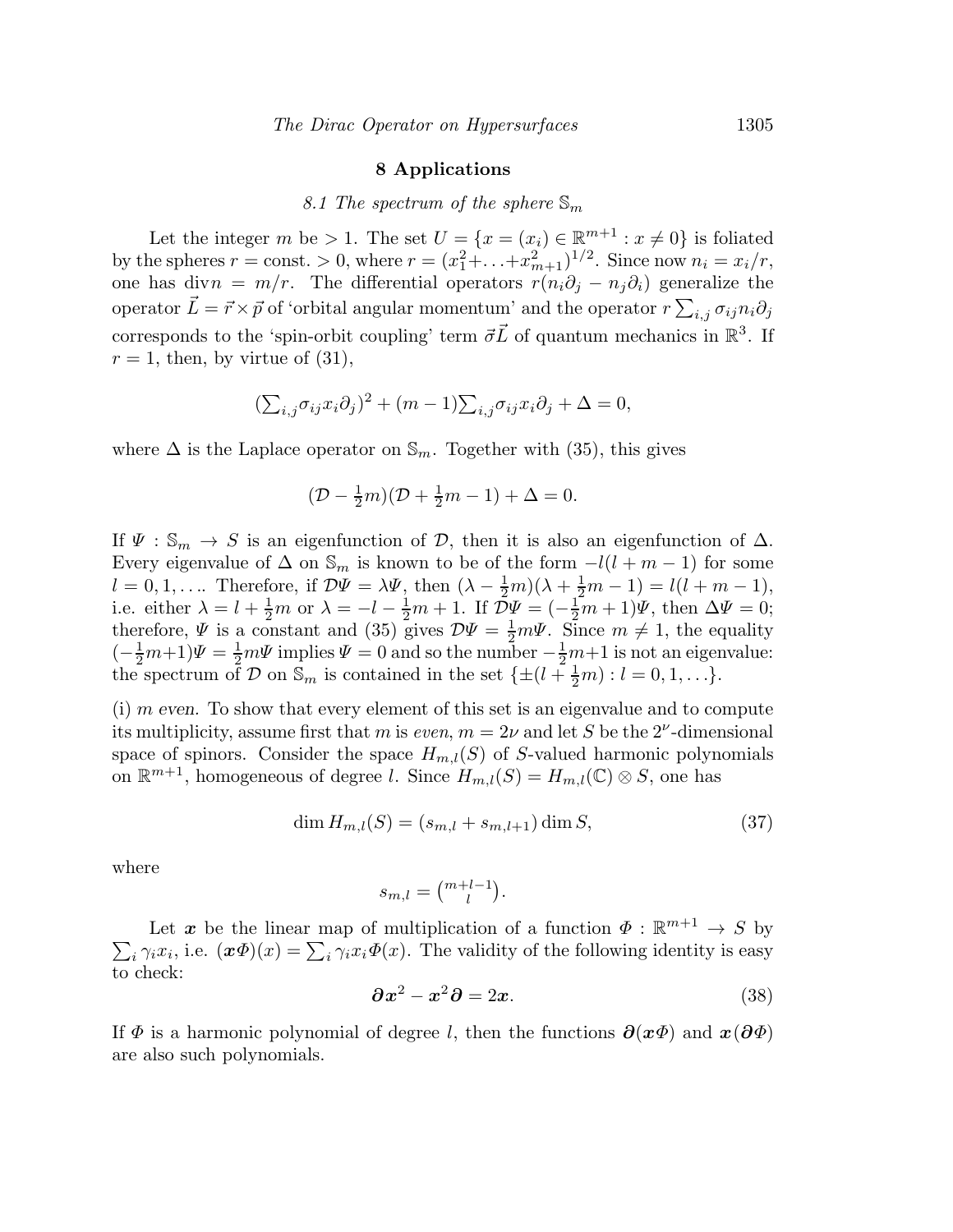**Lemma 1.** For every  $\Phi \in H_{m,l}(S)$  one has

$$
(\partial x + x \partial)\Phi = -(2l + m + 1)\Phi,
$$
\n(39)

$$
\partial(\partial x + 2)\Phi = 0. \tag{40}
$$

Proof. Since  $\Phi$  is homogeneous of degree l, the Euler identity reads  $\sum_i x_i \partial_i \Phi = l\Phi$ . Using Eq. (29), one obtains

$$
\sum_{i,j} \gamma_i \gamma_j (\partial_i x_j + x_i \partial_j) \Phi = \sum_{i,j} (\sigma_{ij} - \delta_{ij}) (\delta_{ij} + x_j \partial_i + x_i \partial_j) \Phi = -(2l + m + 1) \Phi.
$$

Since  $\Phi$  is harmonic,  $\partial^2 \Phi = 0$ , and

$$
\partial^2(x\Phi) = -\sum_{i,j}\partial_i^2(x_j\gamma_j\Phi) = -2\sum_i\gamma_i\partial_i\Phi = -2\partial\Phi.
$$

Lemma 2. The sequence

$$
\dots \xrightarrow{\partial} H_{m,l+1}(S) \xrightarrow{\partial} H_{m,l}(S) \xrightarrow{\partial} H_{m,l-1}(S) \xrightarrow{\partial} \dots \xrightarrow{\partial} S \xrightarrow{\partial} 0 \tag{41}
$$

is exact and there is a decomposition

$$
H_{m,l} = H'_{m,l}(S) \oplus H''_{m,l}(S),\tag{42}
$$

where

$$
H'_{m,l}(S) = \{ \Phi \in H_{m,l}(S) : \partial \Phi = 0 \}
$$

is the kernel of  $\partial$  and

$$
H''_{m,l}(S) = \{ \mathbf{x}\Phi : \Phi \in H'_{m,l-1}(S) \}.
$$

*Proof.* To show that the sequence is exact, one notices that  $\partial H_{m,l+1}(S)$  ⊂  $H'_{m,l}(S)$ ; if  $\Phi \in H'_{m,l}(S)$ , then, by (39),  $\Phi = -(2l+m+1)^{-1}\partial(\mathbf{x}\Phi)$ , i.e.  $H'_{m,l}(S) \subset$  $\partial H_{m,l+1}(S)$ . By virtue of Eq. (40), the vector space  $H''_{m,l}(S)$  is a subspace of  $H_{m,l}(S)$  and the map  $x: H'_{m,l-1}(S) \to H''_{m,l}(S)$  is an isomorphism of vector spaces. The sum (42) is direct because if  $\Phi \in H'_{m,l}(S) \cap H''_{m,l}(S)$ , then Eqs (38) and (39) give  $2\Phi = -(2l+m+1)\Phi$ , thus  $\Phi = 0$ . To show that  $H_{m,l} \subset H'_{m,l}(S) \oplus H''_{m,l}(S)$ one writes, as a consequence of (39),

$$
(\partial x + 2)\Phi + x\partial\Phi = -(2l + m - 1)\Phi.
$$

According to (40),  $(\partial \boldsymbol{x} + 2) \Phi \in H'_{m,l}(S)$ . Since  $\Phi$  is harmonic,  $\boldsymbol{x} \partial \Phi$  is in  $H''_{m,l}(S)$ . Moreover,  $m > 1$  and  $l \geq 0$  imply  $2l + m - 1 > 0$ .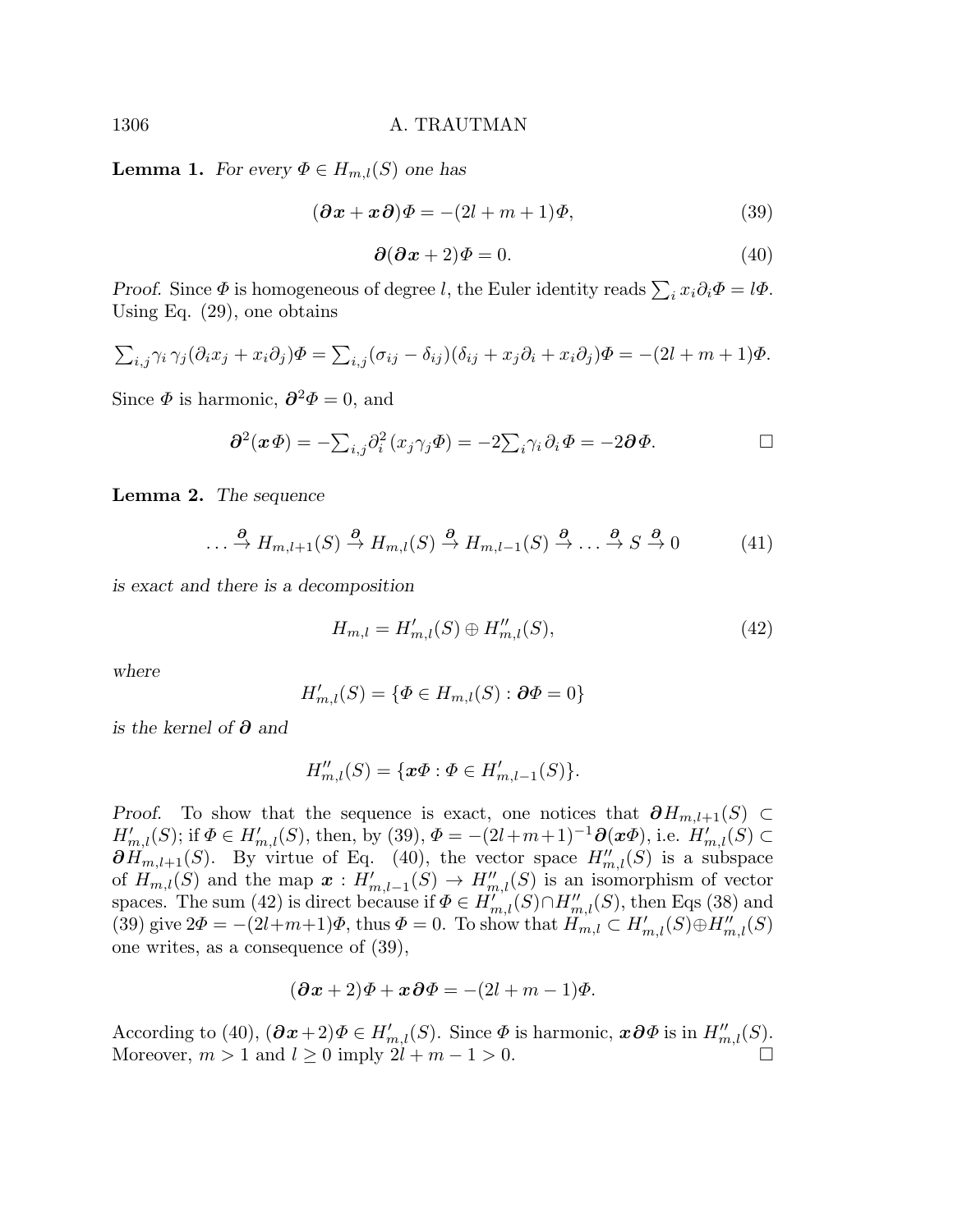By virtue of (36), if  $\Phi' \in H'_{m,l}(S)$ , then the restriction  $\Psi'$  of  $\Phi'$  to the unit sphere is an eigenfunction of  $\mathcal{D}$ ,

$$
\mathcal{D}\Psi' = (l + \frac{1}{2}m)\Psi'
$$
 and  $\Psi'(-x) = (-1)^l \Psi'(x)$ .

for  $l = 0, 1, ...$ 

Similarly, if  $\Phi'' \in H''_{m,l+1}(S)$  then, by virtue of (39), the restriction  $\Psi''$  of  $\Phi''$ to the unit sphere satisfies

$$
\mathcal{D}\Psi'' = -(l + \frac{1}{2}m)\Psi''
$$
 and  $\Psi''(-x) = (-1)^{l+1}\Psi''(x)$ 

for  $l = 0, 1, \ldots$ 

According to Lemma 2 the vector spaces  $H'_{m,l}(S)$  and  $H''_{m,l+1}(S)$  are isomorphic and

$$
\dim H_{m,l+1}(S) = \dim H'_{m,l}(S) + \dim H'_{m,l+1}(S). \tag{43}
$$

Writing dim  $H'_{m,l}(S) = p_{m,l}$  dim S and using (37) and (43), one obtains

$$
p_{m,l} + p_{m,l+1} = s_{m,l} + s_{m,l+1}.
$$

Since  $p_{m,0} = s_{m,0} = 1$ , one has  $p_{m,l} = s_{m,l}$  for every  $l = 0, 1, \ldots$ .

(ii) m odd. If  $m = 2\nu + 1$ , then  $S = S_+ \oplus S_-$  and the spaces of Pauli spinors  $S_{\pm}$ are 2<sup> $\nu$ </sup>-dimensional. Spinor fields on  $\mathbb{S}_{2\nu-1}$  can be identified with maps from  $\mathbb{S}_{2\nu-1}$ to one of the spaces of Pauli spinors, say  $S = S_{+}$ , but it is convenient to consider sequences such as

$$
\ldots \to H_{m,l+1}(S_-) \xrightarrow{\partial^-} H_{m,l}(S_+) \xrightarrow{\partial^+} H_{m,l-1}(S_-) \to \ldots
$$

They are used to prove suitable modifications of Lemmas 1 and 2. For example,  $H'_{m,l}(S_+)$  is now defined as the kernel of  $\partial^+$  and  $H''_{m,l}(S_+)$  as the image of  $H'_{m,l-1}(S_-)$  by  $x^-$ .

Irrespective of the parity of m, every eigenfunction of  $\Delta$  on  $\mathbb{S}_m$  is known to be the restriction of a harmonic polynomial in  $\mathbb{R}^{m+1}$ ; therefore, every eigenfunction of D on  $\mathbb{S}_m$  belongs to the restriction of either  $H'_{m,l}(S)$  or  $H''_{m,l}(S)$  for some  $l = 0, 1, \dots$  To summarize, one has

**Proposition 8.** Let  $m = 2\nu$  (resp.,  $m = 2\nu + 1$ ), where  $\nu$  is a positive integer. The spectrum of the Dirac (resp., Pauli) operator on  $\mathbb{S}_m$  is the set  $\{\pm(l+\frac{1}{2}m): l=1\}$ 0, 1, ...}. Each of the eigenvalues  $l + \frac{1}{2}m$  and  $-l - \frac{1}{2}m$  occurs with the multiplicity  $2^{\nu} \binom{m+l-1}{l}$ . Let S be the  $2^{\nu}$ -dimensional space of Dirac (resp., Pauli) spinors and let  $\Psi : \mathbb{S}_m \to S$  be an eigenfunction of the Schrödinger transform of the modified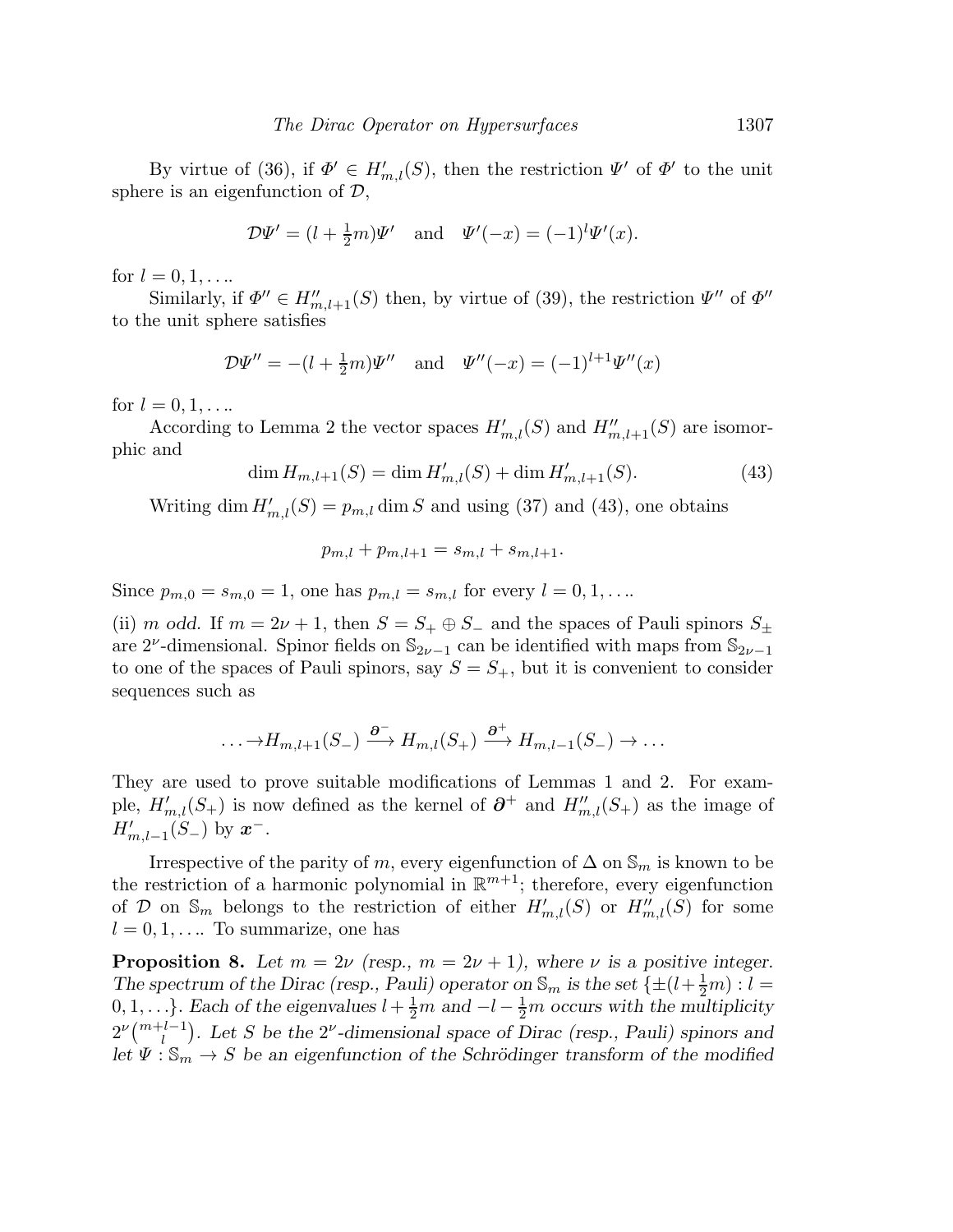Dirac operator. If  $\mathcal{D}\Psi = (l + \frac{1}{2}m)\Psi$ , then  $\Psi$  is the restriction of  $\partial(\mathbf{x}\Phi)$  to  $\mathbb{S}_m$ , where  $\Phi$  is an S-valued harmonic polynomial on  $\mathbb{R}^{m+1}$ , homogeneous of degree l. If  $\mathcal{D}\Psi = -(l + \frac{1}{2}m)\Psi$ , then  $\Psi$  is the restriction of  $\mathbf{x}(\partial \Phi)$ , where  $\Phi$  is a similar polynomial of degree  $l + 1$ .

The same result on the spectrum and its multiplicity is quoted in [26] and derived in [27], by a method different from the one presented here; see also [28].

#### 8.2 Application to real projective spaces

The simple description of the spectrum of the Dirac operator on spheres, given in the preceding paragraph, can be used to find the corresponding results for real projective spaces. Since a real projective space is locally isometric to its covering sphere, a spinor field on  $\mathbb{P}_m$  is an eigenfunction of the Dirac operator D if, and only if, it descends from a corresponding eigenfunction on  $\mathbb{S}_m$ . Therefore, the spectrum of D on  $\mathbb{P}_m$  is contained in that of D on  $\mathbb{S}_m$ .

By comparing (15) with (16), one sees that the total space  $Spin_{2\nu+1}$  defining the pin structures on  $\mathbb{P}_{2\nu}$  is the same as the total space defining the spin structure on  $\mathbb{S}_{2\nu}$ . Let  $\gamma : \text{Spin}_{2\nu+1} \to \text{GL}(S)$  be the Pauli representation and let  $\varpi'$ :  $Spin_{2\nu+1} \to \mathbb{P}_{2\nu}$  be the projection defined in part B (ii) of Sec. 4.3. If  $\Phi : \mathbb{P}_{2\nu} \to S$ , then  $\psi: \mathrm{Spin}_{2\nu+1} \to S$  defined by  $\psi(a) = \gamma(a^{-1})\Phi(\varpi'(a))$  is a spinor field of type  $\gamma \circ i_{\pm}$ . Referring to the last sentence of Remark 1, one sees that every spinor field on  $\mathbb{P}_{2\nu}$  can be so obtained. Therefore, every spinor field on  $\mathbb{P}_{2\nu}$  comes from an even function  $\Psi : \mathbb{S}_{2\nu} \to S$ . A similar analysis applies to the case  $m \equiv 3 \mod 4$ .

**Proposition 9.** Let  $m = 2\nu$ , where  $\nu$  is a positive integer (resp.,  $m = 2\nu + 1$ , where  $\nu$  is a positive odd integer). The spectrum of the Dirac (resp., Pauli) operator on  $\mathbb{P}_m$  is the set

$$
\{-\frac{1}{2} \pm (2l + \frac{1}{2}m + \frac{1}{2}) : l = 0, 1, \ldots\}.
$$

The eigenvalue  $\lambda$  occurs in the spectrum with the multiplicity

$$
2^{\nu} \binom{|\lambda| + \frac{1}{2}m - 1}{|\lambda| - \frac{1}{2}m}.
$$

Note that, in this case, the spectrum is asymmetric.

# Acknowledgments

Most of the work reported in this paper was done during my numerous visits to Trieste and Brussels. I thank Paolo Budinich, Pawe l Nurowski, Michel Cahen, and Simone Gutt for their interest and helpful discussions.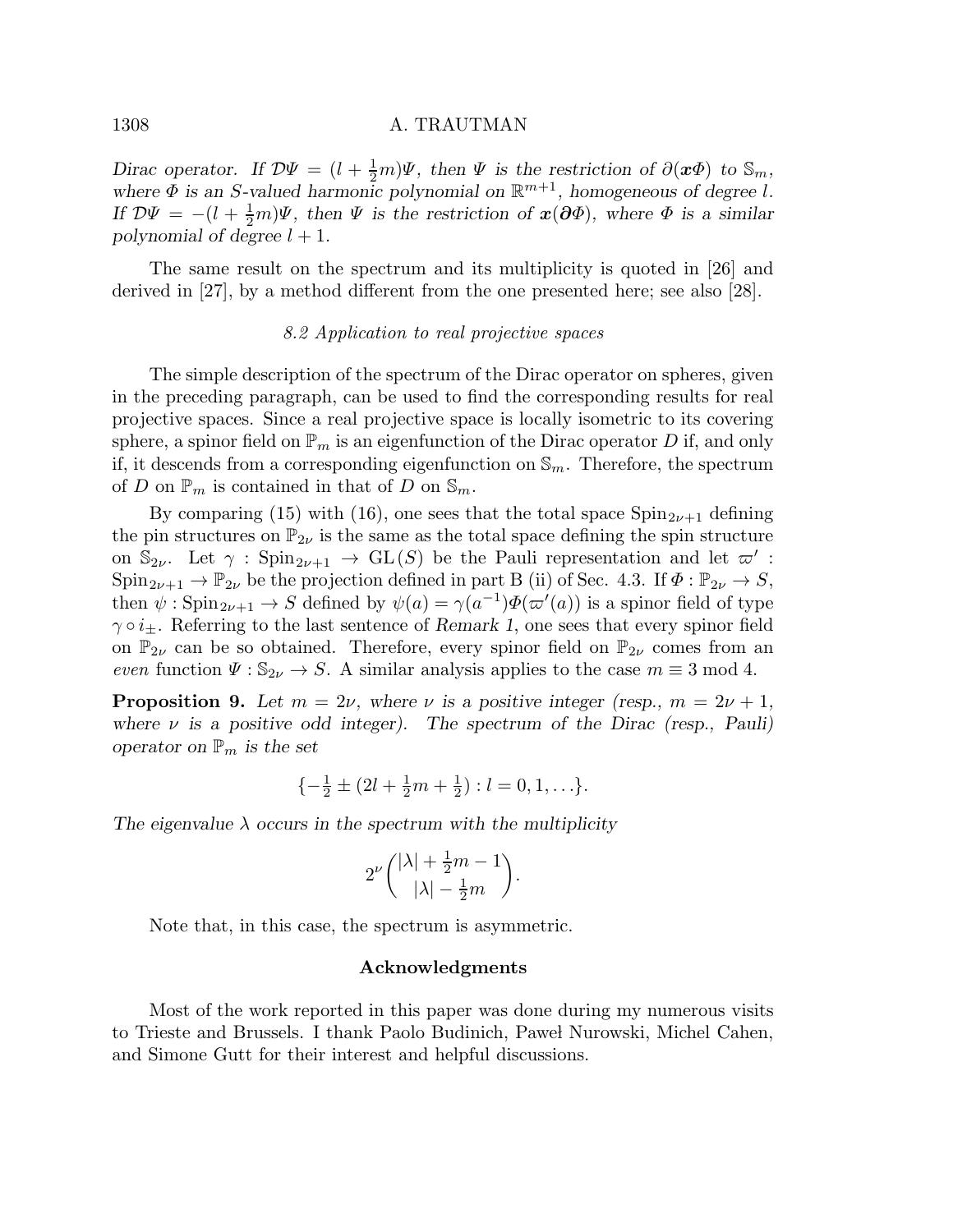#### References

- [1] M. Karoubi, Ann. Sci. Éc. Norm. Sup.  $1, 161$  (1968).
- [2] S. Carlip, C. DeWitt-Morette, Phys. Rev. Lett. 60, 1599 (1988).
- [3] L. Dąbrowski, A. Trautman, *J. Math. Phys.* **27**, 2022 (1986).
- [4] M. Cahen, S. Gutt, A. Trautman, *J. Geom. Phys.* **10**, 127 (1993).
- [5] M. Cahen, S. Gutt, A. Trautman, paper submitted to J. Geom. Phys. (1995).
- [6] J. Rzewuski, Field Theory, Part I and II, PWN, Warszawa 1958 and 1969.
- [7] M. F. Atiyah, R. Bott, V. K. Patodi, Invent. Math. 19, 278 (1973).
- [8] H. B. Lawson, Jr., M. L. Michelsohn, Spin Geometry, Princeton University Press, Princeton 1989.
- [9] A. Trautman, *J. Math. Phys.* **33**, 4011 (1992).
- [10] P. Budinich, A. Trautman, The spinorial chessboard, Trieste Notes in Physics, Springer–Verlag, Berlin 1988.
- [11] H. Baum, Spin-Strukturen und Dirac-Operatoren ¨uber pseudoriemannschen Mannigfaltigkeiten, Teubner-Texte zur Mathematik, Teubner, Leipzig 1981.
- [12] E. Cartan, *Leçons sur la théorie des spineurs*, Hermann, Paris 1938.
- [13] R. Brauer, H. Weyl, Amer. J. Math. 57, 425 (1935).
- [14] C. Chevalley, The algebraic theory of spinors, Columbia University Press, New York 1954.
- [15] L. Dąbrowski, *Group Actions on Spinors*, Bibliopolis, Naples 1988.
- [16] W. Pauli, Ann. Inst. Henri Poincaré 6, 109 (1936).
- [17] M. F. Atiyah, R. Bott, A. Shapiro, Topology 3 Suppl. 1, 3 (1964).
- [18] S. Gutt, in: Spinors in Physics and Geometry, Eds A. Trautman and G. Furlan, World Scientific, Singapore 1988, p. 238.
- [19] E. Schrödinger, Acta Pontif. Acad. Sci. 2, 321 (1937).
- [20] W. Pauli, *Helv. Phys. Acta* **12**, 147 (1939).
- [21] R. Delanghe, F. Sommen, in: Clifford Algebras and Their Applications in Mathematical Physics, Eds J. S. R. Chisholm and A. K. Common, Reidel, Dordrecht 1986, p. 115.
- [22] R. Delanghe, F. Sommen, V. Souček, Clifford Algebras and Spinor-Valued Functions, Kluwer, Dordrecht 1992.
- [23] J. Cnops, Hurwitz pairs and applications of Möbius transformations, Habilitation Thesis, Ghent University, Ghent 1994.
- [24] A. Trautman, Symp. Math. **12**, 139 (1973).
- [25] B. Booß-Bavnbek, K. Wojciechowski, Elliptic Boundary Problems for Dirac Operators, Birkhäuser, Basel 1993.
- [26] P. Van Nieuwenhuizen, in: Relativity, Groups and Topology II, Eds B. S. DeWitt and R. Stora, North-Holland, Amsterdam 1984, p. 823.